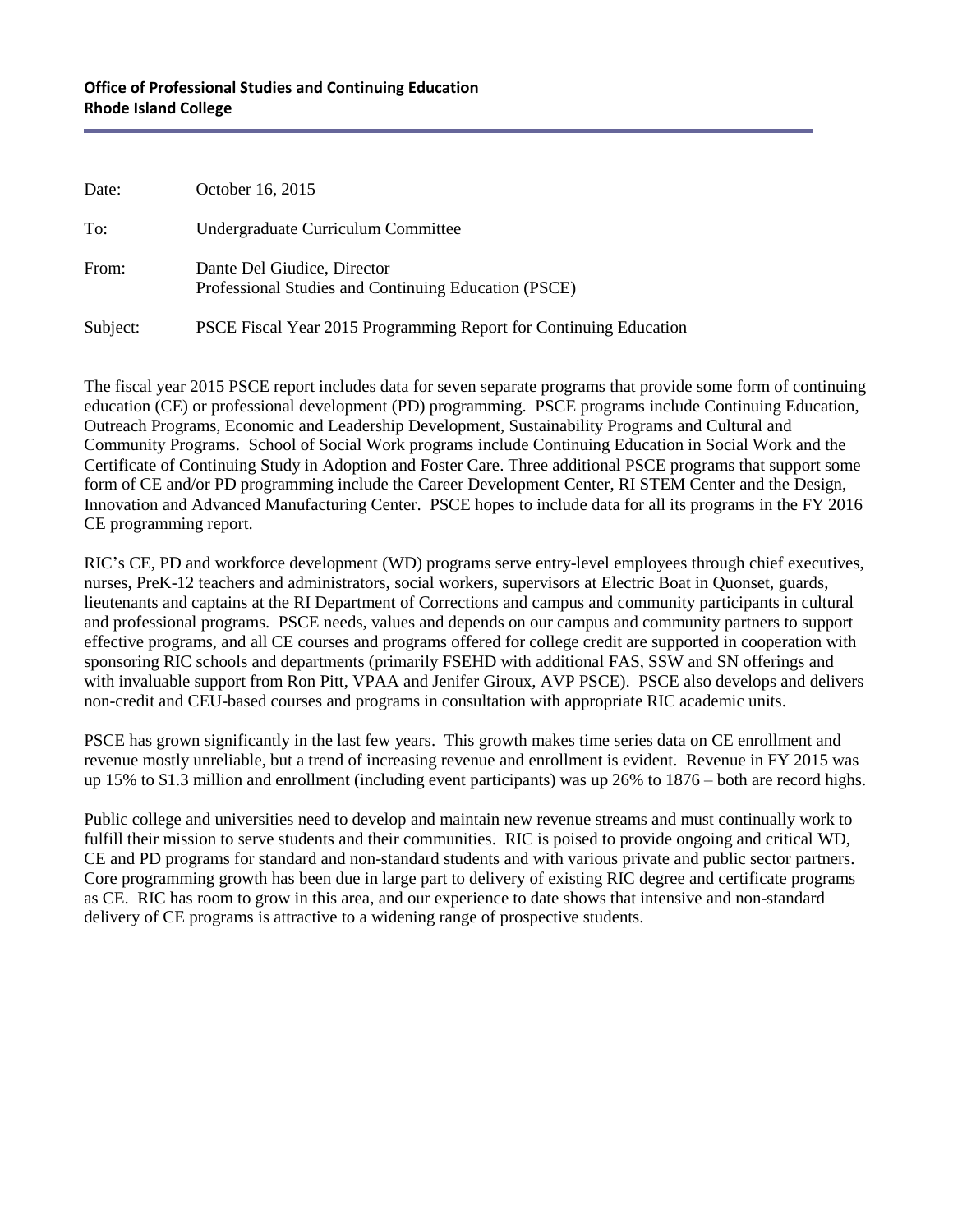| Professional Studies and Continuing Education   |                          |             |             |
|-------------------------------------------------|--------------------------|-------------|-------------|
|                                                 | Sections/Events          | Enrollment  | Revenue     |
| Summer 2014                                     | 29                       | 88          | \$288,606   |
| <b>Fall 2014</b>                                | 65                       | 767         | \$549,694   |
| Spring 2015                                     | 78                       | 1021        | \$463,565   |
| Total                                           | 172                      | 1876        | \$1,301,865 |
| <b>PSCE/Continuing Education</b>                |                          |             |             |
| Summer 2014                                     | 15                       | 88          | \$68,968    |
| <b>Fall 2014</b>                                | 47                       | 391         | \$330,056   |
| Spring 2015                                     | 59                       | 426         | \$314,461   |
| Subtotal                                        | 121                      | 905         | \$713,485   |
| <b>PSCE/Outreach Programs</b>                   |                          |             |             |
| <b>Fall 2014</b>                                | $\overline{2}$           | 47          | \$190,338   |
| Spring 2015                                     | $\overline{2}$           | 37          | \$116,810   |
| Subtotal                                        | $\overline{\mathcal{A}}$ | 84          | \$307,148   |
|                                                 |                          |             |             |
| PSCE/Economic and Leadership Development        |                          |             |             |
| <b>Fall 2014</b>                                | 3                        | 48          | \$22,680    |
| Spring 2015                                     | 3                        | 49          | \$20,080    |
| Subtotal                                        | 6                        | 97          | \$42,760    |
| <b>PSCE/Sustainability Programs</b>             |                          |             |             |
| Summer 2014                                     | 0                        | $\mathbf 0$ | \$0         |
| <b>Fall 2014</b>                                | $\overline{4}$           | 127         | \$0         |
| Spring 2015                                     | 4                        | 246         | \$484       |
| Subtotal                                        | 8                        | 373         | \$484       |
| <b>PSCE/Cultural and Community Programs</b>     |                          |             |             |
| <b>Fall 2014</b>                                | $\overline{2}$           | 70          | \$0         |
| Spring 2015                                     | $\overline{2}$           | 105         | \$0         |
| Subtotal                                        | $\overline{\mathbf{4}}$  | 175         | \$0         |
| <b>SSW/CE Social Work</b>                       |                          |             |             |
| <b>Fall 2014</b>                                | 3                        | 41          | \$3,240     |
| Spring 2015                                     | $\overline{\mathbf{4}}$  | 89          | \$5,790     |
| Subtotal                                        | $\overline{7}$           | 130         | \$9,030     |
| <b>SSW/Adoption and Foster Care Certificate</b> |                          |             |             |
| <b>Fall 2014</b>                                | 4                        | 43          | \$3,380     |
| Spring 2015                                     | 4                        | 69          | \$5,940     |
| Subtotal                                        | 8                        | 112         | \$9,320     |
|                                                 |                          |             |             |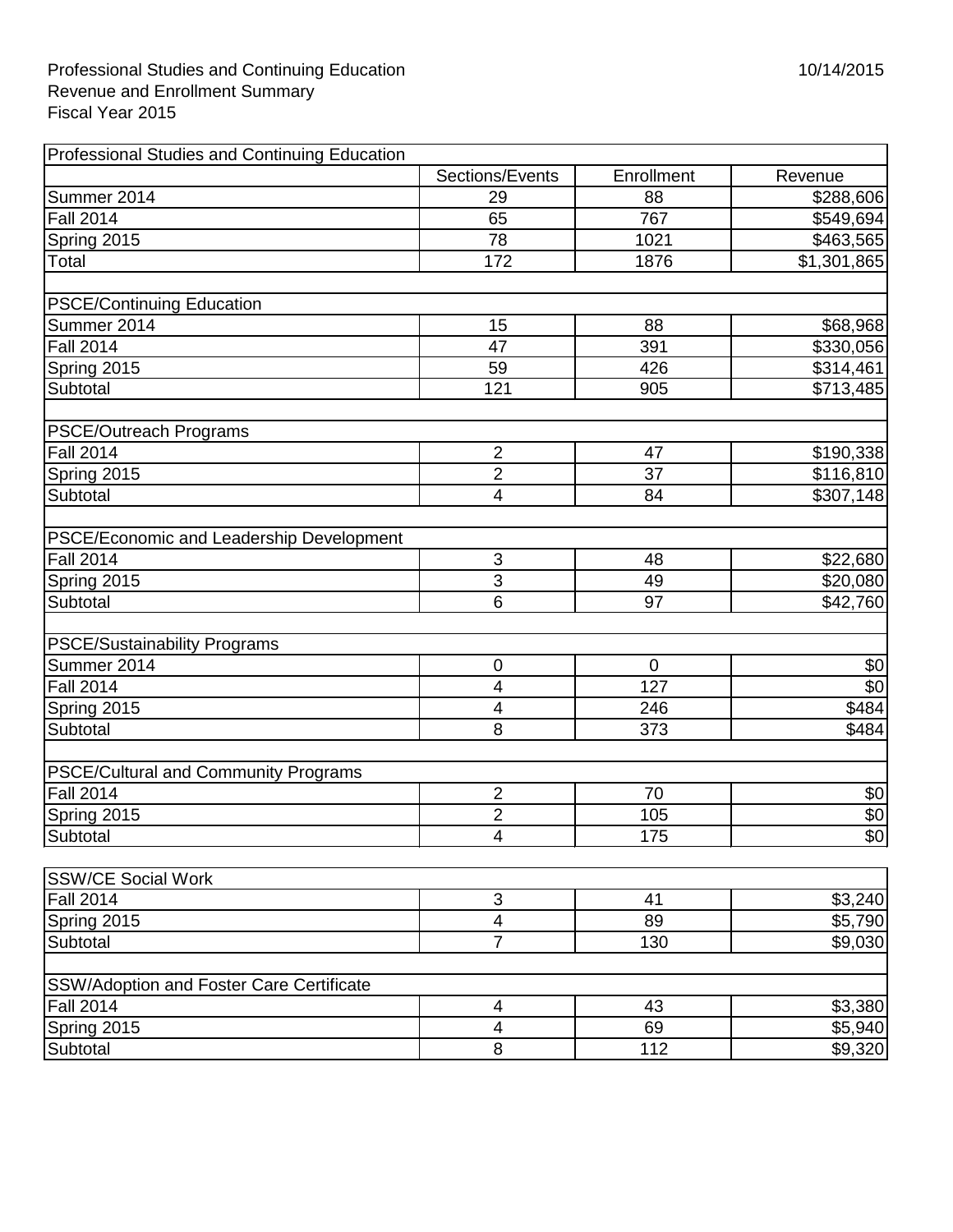### OFFICE OF PROFESSIONAL STUDIES AND CONTINUING EDUCATION 10/14/2015

Enrollment and Revenue Comparison: FY 2006-2015

Continuing Education Courses and Workshops (Sections Numbered 80-99) and Non-Transcripted Courses, Programs and Events

| <b>FY</b>                                   | 2006 | 2007 | 2008   | 2009  | 2010   | 2011  | 2012 | 2013 | 2014   | 2015 |
|---------------------------------------------|------|------|--------|-------|--------|-------|------|------|--------|------|
| <b>Total Enrollment</b>                     | 1214 | 1565 | 1290   | 1243  | 691    | 634   | 987  | 1666 | 1486   | 1876 |
| % Change                                    |      | 29%  | $-18%$ | $-4%$ | $-44%$ | $-8%$ | 56%  | 69%  | $-11%$ | 26%  |
|                                             |      |      |        |       |        |       |      |      |        |      |
| <b>Course/Workshop</b><br><b>Enrollment</b> | 1214 | 1565 | 1290   | 1243  | 691    | 634   | 987  | 1666 | 1486   | 1328 |
| Summer                                      | 397  | 516  | 559    | 480   | 302    | 279   | 471  | 226  | 139    | 88   |
| Fall                                        | 293  | 445  | 251    | 227   | 179    | 218   | 275  | 725  | 499    | 570  |
| Spring                                      | 524  | 604  | 480    | 529   | 188    | 137   | 241  | 715  | 522    | 670  |
| Other                                       |      |      |        |       | 22     |       |      |      | 326    |      |
| <b>Event Enrollment</b>                     | 0    | 0    | 0      | 0     | 0      | 0     | 0    | 0    | 0      | 548  |
| Summer                                      |      |      |        |       |        |       |      |      |        |      |
| Fall                                        |      |      |        |       |        |       |      |      |        | 197  |
| Spring                                      |      |      |        |       |        |       |      |      |        | 351  |



| <b>FY</b>            | 2006      | 2007      | 2008     | 2009      | 2010      | 2011      | 2012               | 2013      | 2014        | 2015        |
|----------------------|-----------|-----------|----------|-----------|-----------|-----------|--------------------|-----------|-------------|-------------|
| <b>Total Revenue</b> | \$184.396 | \$210.920 | \$77.555 | \$132.953 | \$103,235 | \$149.287 | \$323.675          | \$569.661 | \$1.131.157 | \$1.301.865 |
| % Change             |           | 14%       | $-63%$   | 71%       | $-22%$    | 45%       | 117%               | 76%       | 99%         | 15%         |
|                      |           |           |          |           |           |           |                    |           |             |             |
| Summer               | \$43.180  | \$50,600  | \$34.820 | \$37.525  | \$35.181  |           | \$45.944 \$104.308 | \$83.152  | \$132.237   | \$288.606   |
| Fall                 | \$78.411  | \$69.880  | \$20.903 | \$46.076  | \$34,160  | \$51.745  | \$135.958          | \$267.359 | \$560.222   | \$549.694   |
| Spring               | \$62.805  | \$90.440  | \$21,832 | \$46.685  | \$19.020  | \$51.598  | \$83.409           | \$219.150 | \$422.048   | \$463.565   |
| Other                |           |           |          | \$2.667   | \$14,874  |           |                    |           | \$16,650    |             |

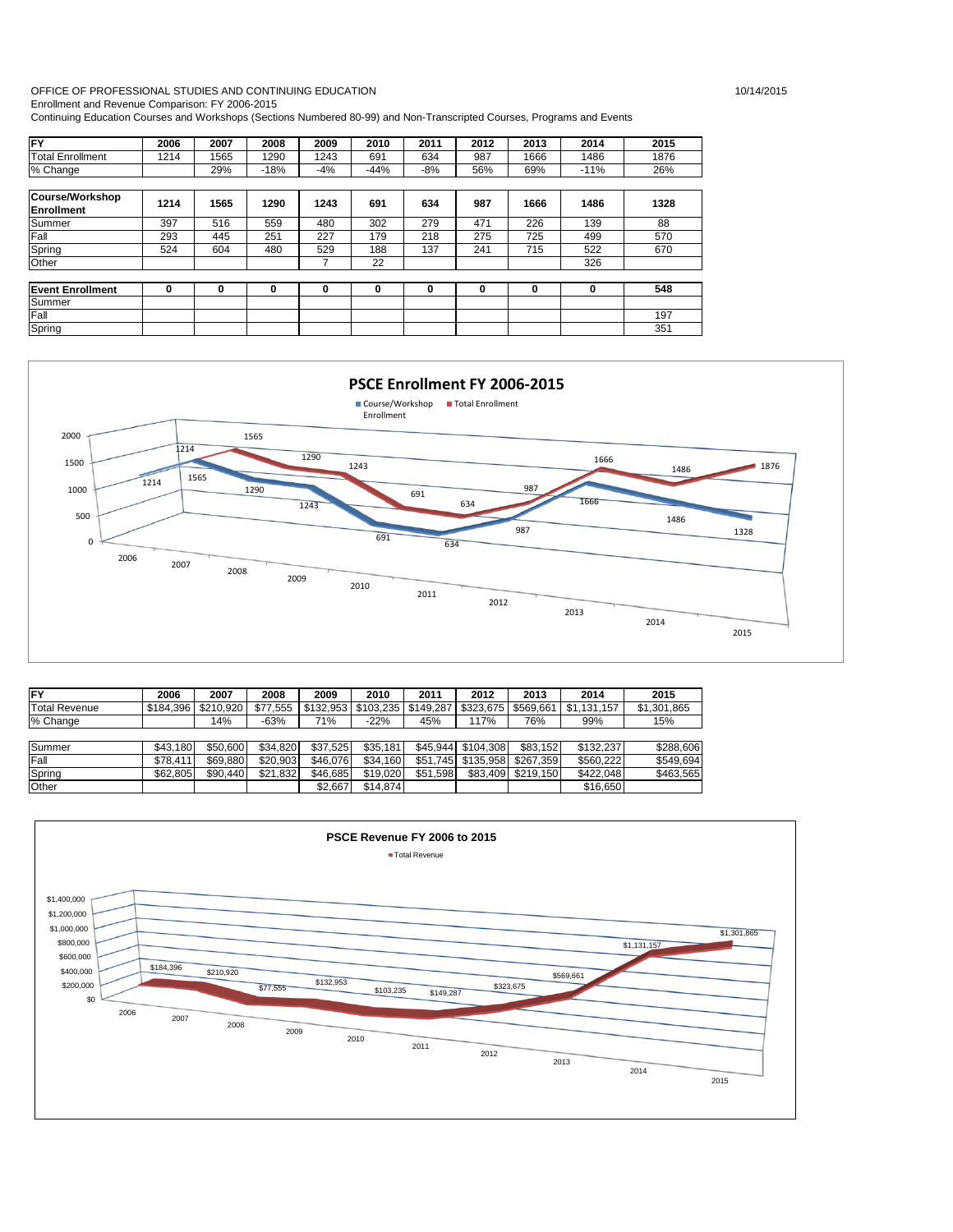| <b>Nbr</b>   | <b>Cohort</b>                      | Coordinator      | Sub                 | Cat |         | Sec Descr                                                                                    |      |      |      | Term   Ses   Start   End   Mode   Pat |       | Mtg Start   Mtg End |                     | <b>Facil ID</b>   | <b>HRS</b> | <b>HRS</b> | <b>CR/Billing CEU</b> Instructor                               | $G-LS/$ | <b>CEU</b> | <b>Stand</b><br>CE Rate Rate Rate Est. | Admin<br><b>Fee</b> | <b>CE</b><br><b>Revenue   Revenue</b> | Gen     | Comment   | Tot<br>Enrl             |
|--------------|------------------------------------|------------------|---------------------|-----|---------|----------------------------------------------------------------------------------------------|------|------|------|---------------------------------------|-------|---------------------|---------------------|-------------------|------------|------------|----------------------------------------------------------------|---------|------------|----------------------------------------|---------------------|---------------------------------------|---------|-----------|-------------------------|
| 3023 QBH     |                                    | S Galek          | CONT 680C 81        |     |         | Assessment and Treatment of Substance<br>Use Disorders with Adolescents and Adults           | 1146 | 5/23 | 5/23 | P                                     | F     | 8:15 AM             | 12:30 PM            | <b>OC</b>         |            |            | 0.40 Staff                                                     |         | \$40       |                                        | \$75                | \$360                                 |         |           | 9                       |
| 3037 QBH     |                                    | S Galek          | CONT 680C 82        |     |         | Treating Children, Adolescents, and Adults<br>with ADHD                                      | 1146 | 5/5  | 6/19 | P                                     | M     | 1:00 PM             | 2:00 PM             | OC.               |            |            | 0.40 Mann.Henry                                                |         | \$40       |                                        | \$75                |                                       |         |           | 3                       |
| 3093 QBH     |                                    | S Galek          | CONT 680C 83        |     |         | Assessment and Treatment of Substance<br>Use Disorders with Adolescents and Adults<br>Part 2 | 1146 | 6/27 | 6/27 | P                                     | F     | 8:30 AM             | 12:30 PM            | <b>OC</b>         |            |            | 0.40 Mastroleo, Nadine                                         |         | \$40       |                                        |                     |                                       |         | Cancelled | $\overline{\mathbf{0}}$ |
|              | 3075 RIWP                          | S Vander<br>Does | <b>CURR 580C 80</b> |     |         | Summer Institute on Teaching Writing                                                         | 1146 | 7/7  | 7/25 | P                                     | M-F   | 9:00 AM             | 1:00 PM             | Alumni<br>House   | 4.00       |            | Johnson.Janet                                                  |         |            |                                        |                     |                                       |         |           | 3                       |
|              | 3015 MEd ECED I                    | M Schwartz       | ECED 512C 80        |     |         | <b>Building Home School Partnerships</b>                                                     | 1146 | 6/30 | 8/8  | HY                                    | T.TH  | 5:00 PM             | 8:18 PM             | <b>HM 186</b>     | 3.00       |            | Schwartz, Mary Ellen                                           | \$323   |            |                                        |                     | \$5,814                               |         |           | 6                       |
|              | 3016 MEd ECED I                    | M Schwartz       | ECED 512 21         |     |         | <b>Building Home School Partnerships</b>                                                     | 1146 | 6/30 | 8/8  | HY                                    | T.TH  | 5:00 PM             | 8:18 PM             | HM 186            | 3.00       |            | Schwartz, Mary Ellen                                           |         |            | \$334                                  |                     |                                       | \$2,004 |           | $\overline{2}$          |
|              | 3074 RIWP                          | S Vander<br>Does | ENGL 580C 80        |     |         | Summer Institute on Teaching Writing                                                         | 1146 | 7/7  | 7/25 | P                                     | M-F   | 9:00 AM             | 1:00 PM             | Alumni<br>House   | 4.00       |            | Johnson.Janet                                                  |         |            |                                        |                     |                                       |         |           | $\mathbf{3}$            |
|              | 3025 SPED Administrator II M Lynch |                  | LEAD 504C 80        |     |         | Leading Learning I: Planning, Instruction,<br>Assessment                                     | 1146 | 6/8  |      | HY                                    | E.S   | 5:00 PM;<br>9:00 AM | 8:00 PM;<br>4:00 PM | OC/Online         | 4.00       |            | Kunkel, Christine                                              | \$323   |            |                                        |                     | \$16,796                              |         |           | 13                      |
|              | 3026 SPED Administrator II M Lynch |                  | LEAD 504            |     | 01      | Leading Learning I: Planning, Instruction,<br>Assessmen                                      | 1146 | 6/8  |      | HY                                    | F.S   | 5:00 PM:<br>9:00 AM | 8:00 PM:<br>4:00 PM | OC/Online         | 4.00       |            | Kunkel.Christine                                               |         |            | \$334                                  |                     |                                       | \$0     |           | $\mathbf 0$             |
|              | 3028 SPED Administrator II M Lynch |                  | LEAD 505C 80        |     |         | Leading Learning II: Collaborative.<br>Supervision, Technology                               | 1146 | 5/16 | 6/7  | <b>HY</b>                             | F.S   | 5:00 PM;<br>9:00 AM | 8:00 PM:<br>4:00 PM | OC/Online         | 2.00       |            | Kunkel.Christine                                               | \$323   |            |                                        |                     | \$8,398                               |         |           | 13                      |
|              | 3027 SPED Administrator II M Lynch |                  | <b>LEAD 505</b>     |     | 101     | Leading Learning II: Collaborative,<br>Supervision, Technology                               | 1146 | 5/16 | 6/7  | HY                                    | E.S   | 5:00 PM;<br>9:00 AM | 8:00 PM;<br>4:00 PM | OC/Online         | 2.00       |            | Kunkel.Christine                                               |         |            | \$334                                  |                     |                                       | \$0     |           | $\mathbf 0$             |
|              | 1532 BS ECED I                     | . Sevey          | <b>MATH</b>         |     | 144C 80 | Mathematics for Elementary School<br><b>Teachers II</b>                                      | 1146 | 5/8  | 6/30 | P                                     | IM.TH | 6:00 PM             |                     | 9:30 PM Bldg 3-01 | 4.00       |            | Andreozzi.Peter                                                | \$250   |            |                                        |                     | \$16,000                              |         |           | 16                      |
|              | 3070 MEd ASTL I                    | <b>G</b> August  | <b>SED</b>          |     | 563C 80 | <b>Educational Measurement and Assessmen</b>                                                 | 1146 | 5/20 | 6/24 | HY                                    |       | 4:15 PM             | 7:15 PM             | <b>HBS 207</b>    | 3.00       |            | Kraus.Rudolf                                                   | \$323   |            |                                        |                     | \$5,814                               |         |           | 6                       |
|              | 1265 MEd ASTL I                    | <b>G</b> August  | <b>SED</b>          | 563 |         | <b>Educational Measurement and Assessment</b>                                                | 1146 | 5/20 | 6/24 | HY                                    |       | 4:15 PM             | 7:15 PM             | <b>HBS 207</b>    | 3.00       |            | Kraus.Rudolf                                                   |         |            | \$334                                  |                     |                                       | \$2,004 |           | $\overline{2}$          |
|              | 1533 TESL IV                       | N Cloud          | TESL 507C 80        |     |         | Teaching Reading & Writing to English as a<br>Second Language Students                       | 1146 | 5/7  | 6/25 | <b>HY</b>                             | W.S   | 8:30 AM;<br>4:00 PM | 2:30 PM;<br>7:00 PM | OC                | 3.00       |            | Nancy Cloud                                                    | \$323   |            |                                        |                     | \$11,628                              |         |           | 12                      |
| <b>TOTAL</b> |                                    | 15               |                     |     |         |                                                                                              |      |      |      |                                       |       |                     |                     |                   |            |            |                                                                |         |            |                                        | \$150               | \$64,810                              | \$4.008 |           | 88                      |
|              |                                    |                  |                     |     |         |                                                                                              |      |      |      |                                       |       |                     |                     |                   |            |            | <b>Total CE Revenue</b><br><b>Total CE and General Revenue</b> |         |            | \$64,960<br>\$68.968                   |                     |                                       |         |           |                         |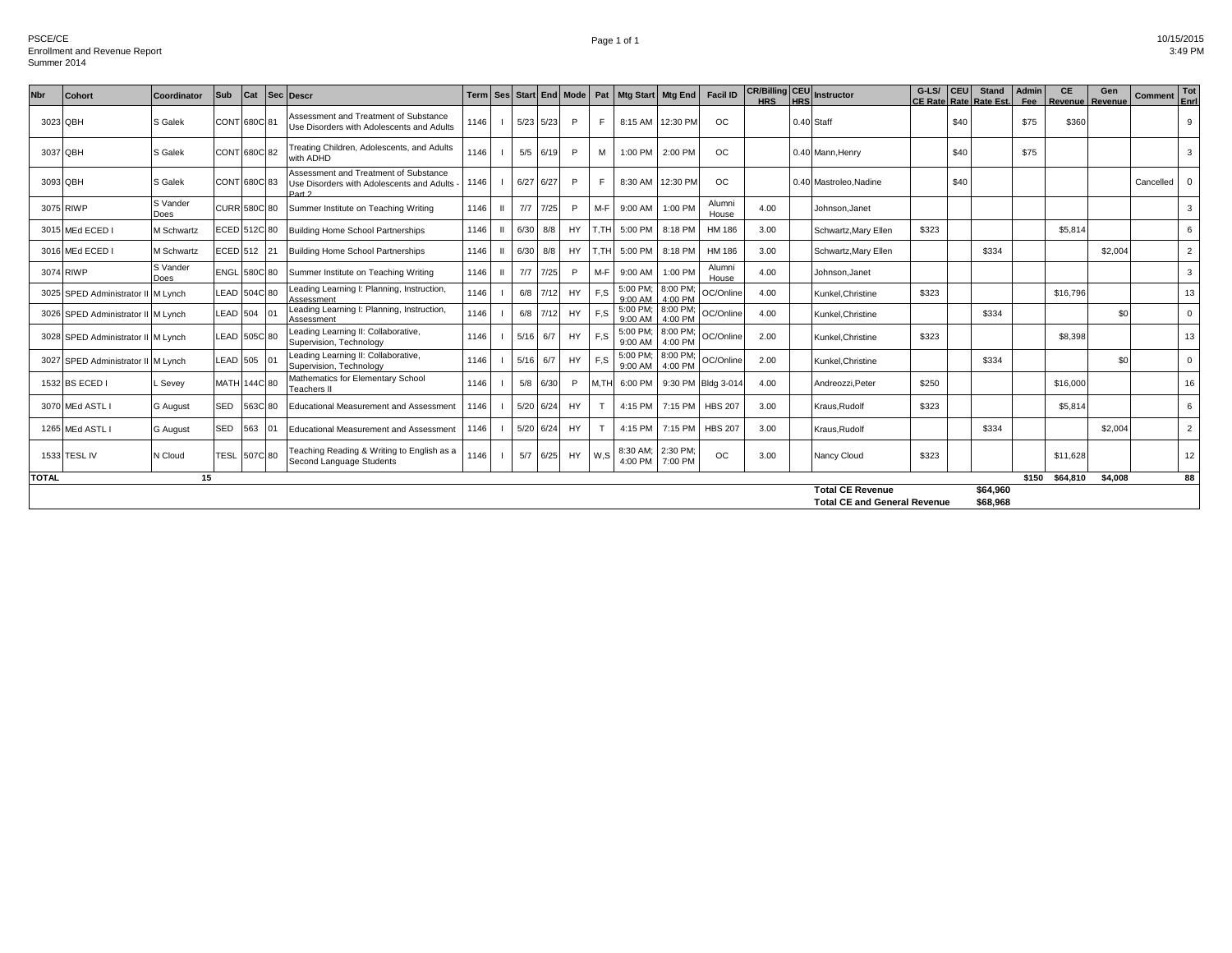#### Page 1 of 1 20015/2015 2015 2016 2017 2018 2019 2020 2020 2031 2020 2031 2032 2040 2020 2031 2032 2040 2020 20 3:49 PM

| <b>Nbr</b>     | Cohort                          | Coordinator                | Sub                        | Cat              | <b>Sec</b>     | <b>Descr</b>                                                  | Term         | <b>Start</b>   | End               | Mode               | Pat                          | <b>Mtg Start</b>     | <b>Mtg End</b>     | <b>Facil ID</b>          | <b>CR/Billing</b><br><b>HRS</b> | <b>CEU</b><br><b>HRS</b> | <b>Instructor</b>                                 | $G-LS/$<br><b>CE Rate</b> | <b>CEU</b><br>Rate | <b>Stand</b><br><b>Rate Est.</b> | Admin<br>Fee | CE<br>Revenue      | Gen<br><b>Revenue</b> | Comment | Tot<br>Enrl                      |
|----------------|---------------------------------|----------------------------|----------------------------|------------------|----------------|---------------------------------------------------------------|--------------|----------------|-------------------|--------------------|------------------------------|----------------------|--------------------|--------------------------|---------------------------------|--------------------------|---------------------------------------------------|---------------------------|--------------------|----------------------------------|--------------|--------------------|-----------------------|---------|----------------------------------|
| 12567          | School<br>ounselin              | Dukes                      | CEP                        | 541C             | 80             | Clinical Internship in School<br>ounseling I                  | 1148         | 9/8            | 12/8              | HY                 | T                            | 7:00 PM              | 9:50 PM            | On Campus                | 3.00                            |                          | Dukes.Thomas                                      | \$323                     |                    |                                  |              | \$1,938            |                       |         | $\overline{2}$                   |
| 12205          | <b>ESL</b> Intensive            | S Riel-Osorio              | CONT                       | 10               | 01             | <b>Basic ESL</b>                                              | 1148         | 9/2            | 12/12             | IP                 | M-TH                         | 7:00 PM              | 8:50 PM            | On Campus                |                                 |                          | 12.00 Riel-Osorio, Shelynn                        |                           | \$500              |                                  |              | \$7,000            |                       |         | 14                               |
| 12206          | <b>ESL</b> Intensive            | S Riel-Osorio              | CONT                       | 20               | 01             | Intermediate ESL                                              | 1148         | 9/2            | 12/12             | IP                 | $M-TH$                       | 7:00 PM              | 8:50 PM            | On Campus                |                                 |                          | 12.00 Al-Sabek, Barbara                           |                           | \$500              |                                  |              | \$6,000            |                       |         | 12                               |
| 12207<br>12661 | <b>ESL</b> Intensive            | S Riel-Osorio              | CONT 30                    |                  | 01             | Advanced ESI                                                  | 1148<br>1148 | 9/2<br>11/1/13 | 12/12<br>12/28/14 | IP<br>HY           | M-TH                         | 7:00 PM              | 8:50 PM            | On Campus                |                                 |                          | 12.00 Busse, Jay                                  |                           | \$500<br>\$20      |                                  |              | \$4,000<br>\$160   |                       |         | 8<br>8                           |
|                | Sherlock                        | M Pallack                  | CONT 250C 81               |                  |                | Envision Work                                                 |              |                |                   |                    | Varies                       | Varies               | Varies             | On Campus                |                                 |                          | 2.50 Ferrara, Vicki; Ray, Kate<br>Whelan.Maureen: |                           |                    |                                  |              |                    |                       |         |                                  |
| 12600          | Sherlock                        | M Pallack                  | CONT                       | 257C             | 80             | Intro to Early Intervention                                   | 1148         | 9/25           | 10/31             | IP                 | Varies                       | 8:30 AM              | 3:30 PM            | On Campus                |                                 | 2.40                     |                                                   |                           | \$20               |                                  |              | \$20               |                       |         | 1                                |
| 12237          | <b>BS IECTL I</b>               | S Zoll                     | ECED                       | 302C             | 80             | Early Childhood Development<br>3irth-8                        | 1148         | 9/11           | 12/11             | HY                 | TH                           | 5:00 PM              | 8:00 PM            | On Campus                | 3.00                            |                          | Zoll, Susan                                       | \$250                     |                    |                                  |              | \$6,000            |                       |         | 8                                |
| 12584          | <b>BS IECTL I</b>               | S Zoll                     | ECED                       | 302C             | 81             | Early Childhood Development<br><b>Birth-9 Audit Section</b>   | 1148         | 9/11           | 12/11             | HY                 | TH                           | 5:00 PM              | 8:00 PM            | On Campus                | 3.00                            |                          | Zoll, Susan                                       | \$0                       |                    |                                  |              | \$0                |                       |         | $\overline{7}$                   |
| 12238          | <b>BS IECTL I</b>               | S Zoll                     | ECED                       | 332C             | -80            | Building Family, School &<br>ommunity Partnerships            | 1148         | 9/11           | 12/11             | HY                 | TH                           | 5:00 PM              | 8:00 PM            | On Campus                | 3.00                            |                          | Ripstein, Bonnie                                  | \$250                     |                    |                                  |              | \$11,250           |                       |         | 15                               |
| 12075          | <b>BS ECED I</b>                | . Sevey                    | ECED                       | 420C             | 80             | Prekindergarten Through<br>Second Grade                       | 1148         | 9/8            | 12/8              | IP                 | M                            | 6:00 PM              | 9:00 PM            | On Campus                | 3.00                            |                          | Capraro, Karen                                    | \$250                     |                    |                                  |              | \$12,000           |                       |         | 16                               |
| 12074          | <b>BS ECED I</b>                | Sevev.                     | ECED                       | 423C             | 80             | Developmental Literacy and<br>anguage Arts I                  | 1148         | 9/4            | 12/11             | IP                 | TH.                          | 6:00 PM              | 9:30 PM            | Off Campus               | 4.00                            |                          | Horn.Martha                                       | \$250                     |                    |                                  |              | \$16,000           |                       |         | 16                               |
| 12156          | MEd ECED I                      | M McGuire-Schwartz         | ECED                       | 503C             | 80             | Infants/Toddlers in Early<br>Care/Educ Programs               | 1148         | 9/4            | 12/11             | IP                 | TH                           | 7:00 PM              | 9:50 PM            | On Campus                | 3.00                            |                          | McGuire-Schwartz, Mary                            | \$323                     |                    |                                  |              | \$9,690            |                       |         | 10                               |
| 12155          | MEd ECED I                      | M McGuire-Schwartz         | ECED                       | 503              | 80             | Infants/Toddlers in Early<br>are/Educ Programs                | 1148         | 9/4            | 12/11             | IP                 | TH                           | 7:00 PM              | 9:50 PM            | On Campus                | 3.00                            |                          | McGuire-Schwartz, Mary<br>-llen                   |                           |                    | \$416                            |              |                    | \$1,248               |         | $\langle \vert \vert \vert$      |
| 12107          | MEd ECED I                      | M McGuire-Schwartz         | ECED                       | 509C             | 80             | <b>Emergent Literacy-Infants</b><br>hrough Garde Two          | 1148         | 9/2            | 12/2              | HY                 | T                            | 4:00 PM              | 6:60 PM            | On Campus                | 3.00                            |                          | Rowell, Elizabeth                                 | \$323                     |                    |                                  |              | \$6,783            |                       |         | $\overline{7}$                   |
| 11387          | MEd ECED                        | M McGuire-Schwartz         | ECED                       | 509              | $\Omega$ 1     | Emergent Literacy-Infants<br>hrough Garde Two                 | 1148         | 9/2            | 12/2              | HY                 | T                            | 4:00 PM              | 6:60 PM            | On Campus                | 3.00                            |                          | Rowell, Elizabeth                                 |                           |                    | \$416                            |              |                    | \$13,728              |         | 11                               |
| 12164          | TFA ELED III                    | Cotti                      | <b>ELED</b>                | 540C 80          |                | Curriculum and Assessment                                     | 1148         | 8/25           | 10/20             | HY                 | M                            | 5:00 PM              | 8:00 PM            | Off Campus               | 3.00                            |                          | Cotti, Lorraine                                   | \$358                     |                    |                                  |              | \$5,370            |                       |         | 5                                |
| 12165          | TFA ELED III                    | . Cotti                    | ELED                       | 540C 81          |                | Curriculum and Assessment                                     | 1148         | 8/25           | 10/20             | HY                 | M                            | 5:00 PM              | 8:00 PM            | Off Campus               | 3.00                            |                          | Cotti.Lorraine                                    | \$390                     |                    |                                  |              | \$11,700           |                       |         | 10                               |
| 12166          | TFA ELED III                    | Cotti                      | ELED                       | 541C             | l 80           | <b>Feaching Literacy Across the</b><br>urricula               | 1148         | 10/27          | 12/15             | HY                 | M                            | 5:00 PM              | 8:00 PM            | Off Campus               | 3.00                            |                          | Barton, James                                     | \$358                     |                    |                                  |              | \$5,370            |                       |         | $5\phantom{.0}$                  |
| 12167          | TFA ELED III                    | Cotti                      | ELED                       | 541C             | 81             | <b>Feaching Literacy Across the</b><br>Curricula              | 1148         | 10/27          | 12/15             | HY                 | M                            | 5:00 PM              | 8:00 PM            | Off Campus               | 3.00                            |                          | Barton, James                                     | \$390                     |                    |                                  |              | \$11,700           |                       |         | 10                               |
| 12270          | SHSA III                        | Nimmagadda                 | ENGL                       | 010C 80          |                | <b>Basic Writing Skills</b>                                   | 1148         | 9/2            | /31/2015          | IP                 | W                            | 11:30 AM             | 2:30 PM            | On Campus                | 3.00                            |                          | Busse, Jav                                        | \$262                     |                    |                                  |              | \$2,358            |                       |         | $\mathbf{3}$                     |
| 12632          | SHSA III                        | Nimmagadda                 | <b>ENGL</b>                | 010C 81          |                | <b>Basic Writing Skills</b>                                   | 1148         | 9/2            | 1/31/2015         | IP                 | W                            | 11:30 AM             | 2:30 PM            | On Campus                | 3.00                            |                          | Busse, Jav                                        | \$262                     |                    |                                  |              | \$10.21            |                       |         | 13                               |
| 12227          | MLED II                         | I Niska                    | MLED                       | 530C             | 80             | <b>Noplication Middle School</b><br><b>Instruction Models</b> | 1148         | 9/6            | 10/4              | HY                 | $\mathbb S$                  | 9:00 AM              | 3:00 PM            | Off Campus               | 3.00                            |                          | Bettez, Mary<br>"Clunan, Sandra                   | \$323                     |                    |                                  |              | \$10,659           |                       |         | 11                               |
| 12228          | MLED II                         | J Niska                    | MLED                       | 540C             | 80             | Middle Level Instructional<br><b>Strategies</b>               | 1148         | 10/25          | 12/6              | HY                 | $\mathsf{s}$                 | 9:00 AM              | 3:00 PM            | Off Campus               | 4.00                            |                          | Niska.John                                        | \$323                     |                    |                                  |              | \$11,628           |                       |         | 9                                |
| 12112          | MTET V                          | P Andreozzi                | <b>MTET</b>                | 511C             | 80             | <b>Delving Deeper</b><br>Numbers/Operations                   | 1148         | 9/8            | 12/8              | IP                 | M                            | 4:00 PM              | 7:15 PM            | On Campus                | 3.00                            |                          | Christy, Donna                                    | \$323                     |                    |                                  |              | \$7,752            |                       |         | 8                                |
| 12199          | TFA SED I                       | M Darcy                    | SED                        | 511C             |                | Content and Pedagogy in<br>econdary Educ                      | 1148         | 8/26           | 10/21             | HY                 | T                            | 5:00 PM              | 9:00 PM            | Off Campus               | 4.00                            |                          | <b>Kraus, Rudolf</b>                              | \$358                     |                    |                                  |              | \$4,296            |                       |         | $\mathbf{3}$                     |
| 12200          | TFA SED I                       | M Darcy                    | SED                        | 511C             | 81             | Content and Pedagogy in<br>econdary Educ                      | 1148         | 8/26           | 10/21             | HY                 | $\top$                       | 5:00 PM              | 9:00 PM            | Off Campus               | 4.00                            |                          | Kraus, Rudolf                                     | \$390                     |                    |                                  |              | \$26,520           |                       |         | 17                               |
| 12212          | MEd ASTL I                      | G August                   | SED                        | 564C             | 80             | earning Theory and Student<br>Engagement                      | 1148         | 9/3            | 12/10             | IP                 | W                            | 4:00 PM              | 6:50 PM            | On Campus                | 3.00                            |                          | Horwitz, Julie                                    | \$323                     |                    |                                  |              | \$5,81             |                       |         | 6                                |
| 12197          | TFA SED I                       | M Darcy                    | SPED                       | 531C             | -80            | Universal Design for Educatin<br>Il Students                  | 1148         | 10/28          | 12/16             | HY                 | T                            | 5:00 PM              | 9:00 PM            | Off Campus               | 3.00                            |                          | Wood,Susan                                        | \$358                     |                    |                                  |              | \$3,222            |                       |         | $\mathbf{3}$                     |
| 12198          | TFA SED I                       | M Darcy                    | SPED                       | 531C             | 81             | Universal Design for Educating<br>All Students                | 1148         | 10/28          | 12/16             | HY                 | T                            | 5:00 PM              | 9:00 PM            | Off Campus               | 3.00                            |                          | Wood,Susan                                        | \$390                     |                    |                                  |              | \$19,890           |                       |         | 17                               |
| 12104          | UMC SPED II                     | Ying Hui                   | SPED                       | 553C             | <b>RO</b>      | Content Based ESL Instruction<br>for ELLs with Special Needs  | 1148         | 8/20           | 10/8              | HY                 | W                            | 4:00 PM              | 7:00 PM            | Off Campus               | 3.00                            |                          | Beckel, Lori                                      | \$323                     |                    |                                  |              | \$10,659           |                       |         | 11                               |
| 12102          | UMC SPED II                     | ' Hui                      | SPED                       | 557C             | -80            | Assessing ELLs with<br><b>Disabilities</b>                    | 1148         | 10/15          | 12/17             | HY                 | ${\mathsf W}$                | 4:00 PM              | 7:00 PM            | Off Campus               | 3.00                            |                          | Hui, Ying                                         | \$323                     |                    |                                  |              | \$10,659           |                       |         | 11                               |
| 12106          | UMC SPED II                     | Y Hui                      | SPED                       | 653C 80          |                | Assessment Practicum                                          | 1148         | 10/15          | 12/17             | HY                 | W                            | 4:00 PM              | 7:00 PM            | Off Campus               | 1.00                            |                          | Hui, Ying                                         | \$323                     |                    |                                  |              | \$1,615            |                       |         | $5\overline{)}$                  |
| 12201          | <b>UMC SPED II</b>              | / Hui                      | SPED<br><b>SWRK</b>        | 653C 81          |                | <b>Assessment Practicum</b>                                   | 1148<br>1148 | 10/15          | 12/17<br>1/31/15  | HY<br>$\mathsf{P}$ | W<br>$\overline{\mathsf{T}}$ | 4:00 PM              | 7:00 PM            | Off Campus               | 1.00<br>3.00                    |                          | Hui. Ying                                         | \$323<br>\$262            |                    |                                  |              | \$1,938<br>\$2,358 |                       |         | 6                                |
| 12243<br>12631 | <b>SHSA II</b><br>SHSA III      | Nimmagadda<br>I Nimmanadda | <b>SWRK</b>                | 10C 80<br>10C 81 |                | Intro to Human Services<br>Intro to Human Services            | 1148         | 9/2<br>9/2     | 1/31/15           | $\overline{P}$     | $\overline{\mathsf{r}}$      | 12:30 PM<br>12:30 PM | 3:30 PM<br>3:30 PM | On Campus<br>On Campus   | 3.00                            |                          | Harris.Richard<br>Harris Richard                  | \$262                     |                    |                                  |              | \$10,218           |                       |         | 3 <sup>3</sup><br>13             |
| 12245          | SHSA III                        | J Nimmagadda               | <b>SWRK</b>                | 11C              | <b>RO</b>      | Basic Interview Skills for                                    | 1148         | 9/2            | 1/31/15           | HY                 | TH                           | 4:00 PM              | 6:00 PM            | On Campus                | 1.00                            |                          | Meglio, Christine                                 | \$262                     |                    |                                  |              | \$786              |                       |         | $\overline{\mathbf{3}}$          |
| 12630          | SHSA III                        | J Nimmagadda               | <b>SWRK</b>                | 111C             | R <sub>1</sub> | Human Services<br>Basic Interview Skills for                  | 1148         | 9/2            | 1/31/15           | HY                 | TH                           | 4:00 PM              | 6:00 PM            | On Campus                | 1.00                            |                          | Meglio, Christine                                 | \$262                     |                    |                                  |              | \$3,406            |                       |         | 13                               |
| 12244          | SHSA III                        | J Nimmagadda               | <b>SWRK</b>                | 120C             | <b>RO</b>      | Human Services<br>Generalistic Practice Skills for            | 1148         | 9/2            | 1/31/15           | IP                 | ${\mathsf W}$                | 4:30 PM              | 7:30 PM            | On Campus                | 3.00                            |                          | Smith, Janice                                     | \$262                     |                    |                                  |              | \$2,358            |                       |         | $\mathbf{3}$                     |
| 12629          | SHSA III                        | Kimmagadda                 | <b>SWRK</b>                | 120C             | 81             | Human Services<br>Generalistic Practice Skills for            | 1148         | 9/2            | 1/31/15           | IP                 | ${\mathsf W}$                | 4:30 PM              | 7:30 PM            | On Campus                | 3.00                            |                          | Smith, Janice                                     | \$262                     |                    |                                  |              | \$10,218           |                       |         | 13                               |
| 12182          | <b>TESLV</b>                    | V Cloud                    | TESL                       | 507C             | 80             | Human Services<br>Feaching Reading and Writing                | 1148         | 10/27          | 12/15             | HY                 | M,S                          | 4:00 PM              | 6:35 PM            | Off Campus               | 3.00                            |                          | Cloud.Nancv                                       | \$900                     |                    |                                  |              | \$9,000            |                       |         | 10                               |
| 12229          | <b>TESLV</b>                    | N Cloud                    | <b>TESL</b>                | 507C             | 81             | <b>ESL Students</b><br><b>Feaching Reading and Writing</b>    | 1148         | 10/27          | 12/15             | HY                 | M,S                          | 4:00 PM              | 6:35 PM            | Off Campus               | 3.00                            |                          | Cloud, Nancy                                      | \$323                     |                    |                                  |              | \$2,907            |                       |         | $\mathbf{3}$                     |
| 12187          | <b>TESLV</b>                    | N Cloud                    | <b>TESL</b>                | 551C             | <b>RO</b>      | <b>DESL Students</b><br>Assessment of English                 | 1148         | 8/18           | 10/20             | HY                 | M                            | 3:45 PM              | 6:20 PM            | Off Campus               | 3.00                            |                          | Sox Agudelo, Amanda                               | \$900                     |                    |                                  |              | \$8,100            |                       |         | $\boldsymbol{9}$                 |
| 12188          | <b>TESLIV</b>                   | N Cloud                    | <b>TESL</b>                | 551C             | 81             | anguage Learners<br>Assessment of English                     | 1148         | 10/15          | 12/17             | HY                 | W                            | 4:00 PM              | 6:50 PM            | Off Campus               | 3.00                            |                          | Sox Agudelo, Amanda                               | \$323                     |                    |                                  |              | \$11,628           |                       |         | 12                               |
| 12230          | <b>TESLV</b>                    | <b>V</b> Cloud             | <b>TESL</b>                | 551C             | 82             | anguage Learners<br>Assessment of English                     | 1148         | 8/18           | 10/20             | <b>HY</b>          | M,S                          | 3:45 PM              | 6:20 PM            |                          | 3.00                            |                          |                                                   | \$323                     |                    |                                  |              | \$2,907            |                       |         | $\mathbf{3}$                     |
|                |                                 |                            |                            |                  |                | Language Learners                                             |              |                |                   |                    |                              |                      |                    | Off Campus               |                                 |                          | Sox Agudelo,Amanda                                |                           |                    |                                  |              |                    |                       |         |                                  |
| 11019<br>12175 | <b>TESLIV</b><br><b>TESL IV</b> | V Cloud                    | <b>TESL</b><br><b>TESL</b> | 553 01<br>553C   |                | Internship in ESI                                             | 1148<br>1148 | 8/20<br>8/20   | 10/8<br>10/8      | HY.<br>HY          | W<br>W                       | 4:00 PM<br>4:00 PM   | 6:50 PM<br>6:50 PM | Off Campus               | 3.00<br>3.00                    |                          | Sox Agudelo, Amanda                               | \$323<br>\$323            |                    | \$416                            |              | \$5,814<br>\$6,783 | \$7,488               |         | 6                                |
| 12176          | <b>TESL IV</b>                  | <b>J</b> Cloud<br>N Cloud  | <b>TESL</b>                |                  | 80             | Internship in ESL<br>553C 81 Internship in ESL                | 1148         | 8/20           | 10/8              | <b>HY</b>          | W                            | 4:00 PM              | 6:50 PM            | Off Campus<br>Off Campus | 3.00                            |                          | Ardizzone, Pamela<br>Ardizzone, Pamela            | \$323                     |                    |                                  |              | \$3.876            |                       |         | $\overline{7}$<br>$\overline{4}$ |
| <b>TOTAL</b>   |                                 |                            |                            | 47               |                |                                                               |              |                |                   |                    |                              |                      |                    |                          |                                 |                          |                                                   |                           |                    |                                  | \$0          | \$322,568          | \$7,488               |         | 391                              |
|                |                                 |                            |                            |                  |                |                                                               |              |                |                   |                    |                              |                      |                    |                          |                                 |                          | <b>Total CE Revenue</b>                           |                           |                    | \$322,568                        |              |                    |                       |         |                                  |
|                |                                 |                            |                            |                  |                |                                                               |              |                |                   |                    |                              |                      |                    |                          |                                 |                          | <b>Total CE and General Revenue</b>               |                           |                    | \$330,056                        |              |                    |                       |         |                                  |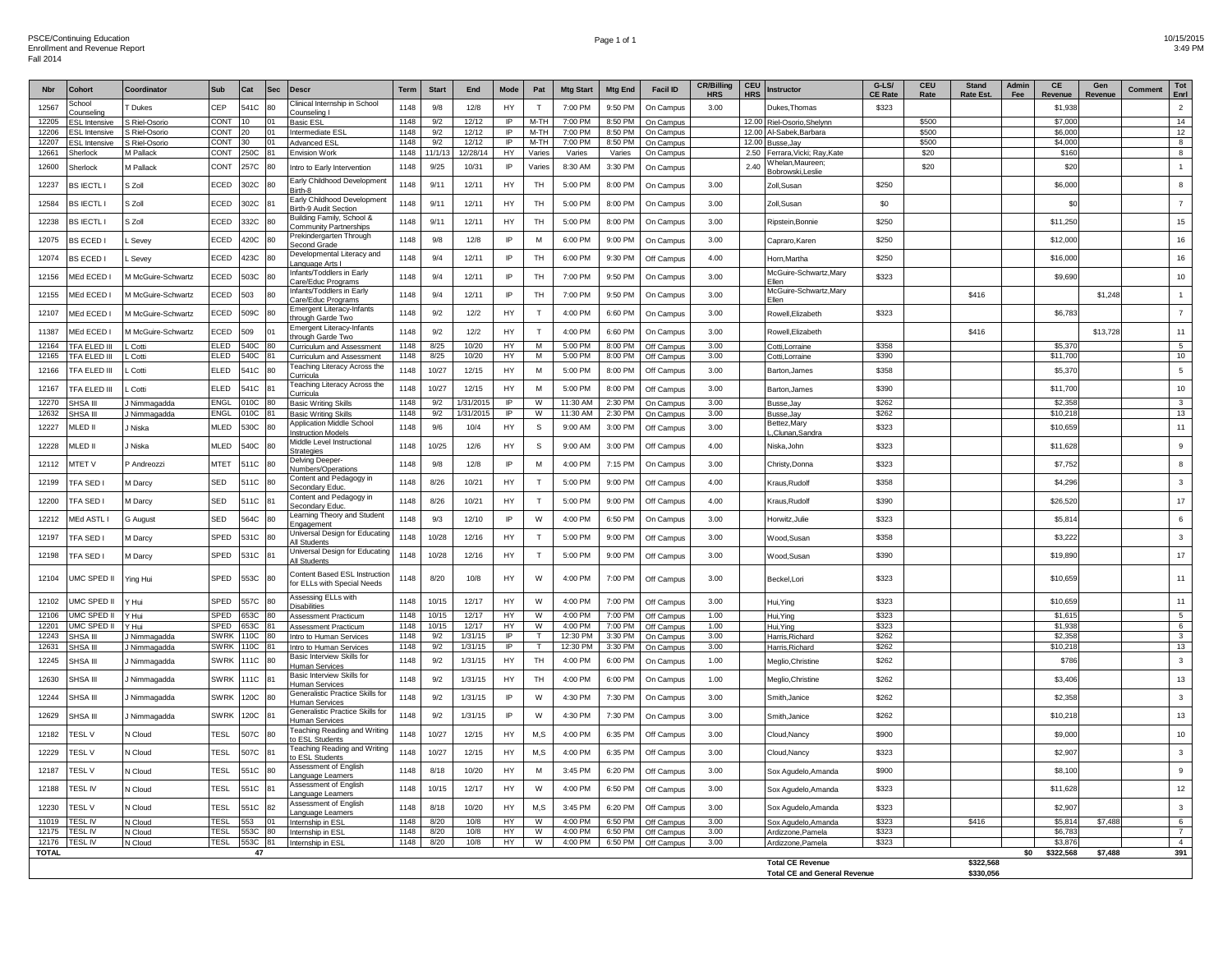| Page 1 of 2 | 10/15/2015 |
|-------------|------------|
|             | 2.40 B1    |

3:49 PM

| Class Nbr      | <b>Cohort</b>                         | <b>Cohort Co-</b><br>Coordinator | <b>Subject</b>      | Catalog      | Section  | <b>Descr</b>                                                                                    | Term         | <b>Start</b> | End          | Mode    | Pat                  | Mtg Start          | <b>Mtg End</b>      | <b>Facil ID</b>   | <b>CR/Billing</b><br><b>HRS</b> | <b>CEU</b><br>HRS | nstructor                                       | $G-LS/$<br><b>CE Rate</b> | <b>CEU</b><br>Rato | Stand<br>Rate Est. | <b>Admin</b><br>Fee | CE<br>Revenue       | Gen<br>Revenu | Commen    | <b>Tot Enri</b> |
|----------------|---------------------------------------|----------------------------------|---------------------|--------------|----------|-------------------------------------------------------------------------------------------------|--------------|--------------|--------------|---------|----------------------|--------------------|---------------------|-------------------|---------------------------------|-------------------|-------------------------------------------------|---------------------------|--------------------|--------------------|---------------------|---------------------|---------------|-----------|-----------------|
| 22542          | <b>ESL Intensive</b>                  | S Riel-Osorio                    | CONT                | $10^{\circ}$ | 80.      | Basic ESI                                                                                       | 1152         | 1/20         | 5/4          | P.      | $M-TH$               | 7:00 PM            | 8:50 PM             | Bldg 3, 015       |                                 | 12.00             | Busse, John                                     |                           | \$500              |                    |                     | \$2,500             |               |           | $5\overline{5}$ |
| 22543<br>22544 | ESL Intensive<br><b>ESL Intensive</b> | S Riel-Osorio                    | <b>CONT</b>         | 20<br>30     | 80<br>80 | Intermediate ESL                                                                                | 1152<br>1152 | 1/20<br>1/20 | 5/4<br>5/4   | P.<br>P | M-TH<br>M-TH         | 7:00 PM<br>7:00 PM | 8:50 PM<br>8:50 PM  | CL 205            |                                 | 12.00<br>12.00    | DeMello, Joeseph                                |                           | \$500              |                    |                     | \$3,000<br>\$4,500  |               |           | 6<br>9          |
|                |                                       | S Riel-Osorio                    | <b>CONT</b>         |              |          | <b>Advanced ESL</b><br>Micro Office 2010: Word &                                                |              |              |              | P       | E                    |                    |                     | Bldg 3, 014       |                                 |                   | Riel, Shelynn                                   |                           | \$500              |                    |                     |                     |               |           |                 |
| 22664<br>22708 | RIDOC<br><b>RIDOC</b>                 | PSCE<br>PSCE                     | <b>CONT</b><br>CONT | 150C<br>150C | 80<br>81 | Excel<br>Micro Office 2010: Word &                                                              | 1152<br>1152 | 1/15<br>1/30 | 2/26<br>3/20 | P       | M                    | 3:30 PM<br>8:00 AM | 7:30 PM<br>12:00 PM | ОC<br>$_{\rm OC}$ |                                 | 2.40<br>2.40      | Perry, Joyce A<br>Perry, Joyce A                |                           | \$250<br>\$250     |                    |                     | \$4,250<br>\$2,750  |               |           | 17<br>11        |
| 22746          | RIDOC                                 | PSCE                             | CONT                | 150C         | 82       | Exce<br>Micro Office 2010: Word &                                                               | 1152         | 1/15         | 2/26         | P       | TH                   | 3:30 PM            | 7:30 PM             | $_{\rm OC}$       |                                 | 2.40              | Perry, Joyce A                                  |                           | \$250              |                    |                     | \$4,000             |               |           | 16              |
| 22813          | Sherlock                              | M Pallack                        | CONT                | 250C         | 80       | Excel<br><b>Supporting Meaningful</b>                                                           | 1152         | 1/5          | 6/26         | P       | M, TH, F             | Varies             | Varies              | Sherlock          |                                 | 4.00              | Ferrara, Victoria                               |                           | \$20               |                    |                     | \$0                 |               | Cancelled | $\mathbf 0$     |
| 22822          | RIDOC                                 | PSCE                             | CONT                | 250C         | 81       | Employment<br>Medical Sociology                                                                 | 1152         | 01/20        | 5/4          | P       | TH                   | 3:30 PM            | 7:30 PM             | 017<br>ОC         |                                 | 2.40              | <b>Glantz, Tonya</b>                            |                           | \$250              |                    |                     | \$7,500             |               |           | 30              |
| 22823          | RIDOC                                 | PSCE                             | CONT                | 250C         | 82       | <b>Medical Sociology</b>                                                                        | 1152         | 01/20        | 5/4          | P.      | TH                   | 8:30 AM            | 12:30 PM            | $_{\rm OC}$       |                                 | 2.40              | -larrison,Jill<br>3lantz,Tonya<br>Harrison,Jill |                           | \$250              |                    |                     | \$2,250             |               |           | 9               |
| 22804          | Sherlock                              | M Pallack                        | <b>CONT</b>         | 257C         | 80       | Intro to Early Intervention                                                                     | 1152         | 4/15         | 5/28         | P       | Varies               | 8:30 AM            | 3:30 PM             | Sherlock          |                                 | 2.40              | /helan,Maureen;<br>3obrowski, Leslie            |                           | \$20               |                    |                     | \$0                 |               | Cancelled | $\mathbf 0$     |
| 22559          | La Salle PD                           | रे Kraus                         | CONT                | 580C         | 80       | Science Methods in<br>Secondary Schools                                                         | 1152         | 1/26         | 5/4          | P       | м                    | 4:00 PM            | 6:50 PM             | ОC                |                                 | 4.20              | <b>Craus, Rudolf</b>                            |                           | \$520              |                    |                     | \$2,080             |               |           | $\overline{4}$  |
| 22798          | FSEHD                                 | Scheidler                        | CONT                | 580C         | 81       | PARCC Prep                                                                                      | 1152         | 2/27         | 2/27         | P       | E                    | 3:30 PM            | 5:30 PM             | On<br>Campus      |                                 | 0.20              | Scheidler, Katherine                            |                           | \$45               |                    |                     | \$0                 |               | Cancelled | $\mathbf 0$     |
| 22800          | Sherlock                              | M Pallack                        | CONT                | 580C         | 82       | Safety without Restraints                                                                       | 1152         | 3/9          | 3/9          | P       | Varies               | 8:45 AM            | 3:00 PM             | S/U               |                                 | 0.45              | Gillece,Joan<br>eBel,Janice                     |                           | \$20               |                    |                     | \$0                 |               | Cancelleo | $\mathbf 0$     |
| 22653          | <b>IECTL I</b>                        | S Zoll                           | ECED                | 301C         | 80       | Developmental Approaches<br>to Teaching and Learning                                            | 1152         | 1/22         | 4/30         | P       | TH                   | 3:00 PM            | 5:00 PM             | HM 063            | 3.00                            |                   | Zoll, Susan                                     | \$250                     |                    |                    |                     | \$12,750            |               |           | 17              |
| 2251           | <b><i>TFA ELED III</i></b>            | Cotti                            | <b>ELED</b>         | 542C         | 80       | <b>Educating all Students</b>                                                                   | 1152         | 1/20         | 3/9          | HY.     | M                    | 5:00 PM            | 8:00 PM             | <b>OC</b>         | 3.00                            |                   | Hui, Ying                                       | \$358                     |                    |                    |                     | \$6,444             |               |           | 6               |
| 22516          | IFA ELED III                          | Cotti                            | ELED                | 542C         | 81       | <b>Educating all Students</b><br>Integrating Theory and                                         | 1152         | 1/20         | 3/9          | HY      | M                    | 5:00 PM            | 8:00 PM             | ОC                | 3.00                            |                   | Hui, Ying                                       | \$390                     |                    |                    |                     | \$9,360             |               |           | 8               |
| 22545          | IFA ELED III                          | . Cotti                          | ELED                | 543C         | 80       | Methods<br>Integrating Theory and                                                               | 1152         | 3/16         | 5/4          | HY      | м                    | 5:00 PM            | 8:00 PM             | ОC                | 3.00                            |                   | Cotti, Lorraine M                               | \$358                     |                    |                    |                     | \$6,444             |               |           | 6               |
| 22546          | TFA ELED III                          | . Cotti                          | ELED                | 543C         | 81       | Methods<br>Mathematics for Elementary                                                           | 1152         | 3/16         | 5/4          | HY      | M                    | 5:00 PM            | 8:00 PM             | ОC                | 3.00                            |                   | Cotti, Lorraine M                               | \$390                     |                    |                    |                     | \$9,360             |               |           | 8               |
| 22636          | IECTL I<br>MLED IV                    | s Zoll                           | MATH                | 143C         | 80<br>80 | Teachers I<br>Curriculum & Organization o                                                       | 1152         | 1/15<br>3/21 | 5/7<br>5/9   | P<br>HY | TH                   | 5:00 PM<br>9:00 AM | 8:00 PM<br>3:00 PM  | HM 063<br>ОC      | 4.00<br>3.00                    |                   | Andreozzi, Peter                                | \$250<br>\$323            |                    |                    |                     | \$13,000            |               |           | 13<br>9         |
| 22640<br>22641 | MLED IV                               | Niska<br>Niska                   | MLED<br>MLED        | 520C<br>530C | 80       | Middle School I<br>Applications of Middle                                                       | 1152<br>1152 | 1/24         | 3/7          | HY      |                      | 9:00 AM            | 3:00 PM             | $_{\rm OC}$       | 4.00                            |                   | Viska, John                                     | \$323                     |                    |                    |                     | \$8,721<br>\$11,628 |               |           | 9               |
|                |                                       |                                  |                     |              |          | <b>School Instruction Models</b>                                                                |              |              |              |         |                      |                    |                     |                   |                                 |                   | Horwitz, Julie                                  |                           |                    |                    |                     |                     |               |           |                 |
| 22547          | MTET IV<br>Music,Theatre              | D Christy                        | <b>MTET</b>         | 512C         | 80       | Functions and Algebra                                                                           | 1152         | 1/26         | 5/11         | P.      | M                    | 4:00 PM            | 7:15 PM             | Gaige 376         | 3.00                            |                   | Christy,Donna                                   | \$323                     |                    |                    |                     | \$6,783             |               |           | $\overline{7}$  |
| 2277           | Jance                                 | R Franzblau                      | <b>MUSE</b>         | 567C         | 80       | Seminar in Music Education                                                                      | 1152         | 4/9          | 4/12         | P       |                      |                    |                     | ОC                | 1.00                            |                   | Franzblau, Robert                               | \$200                     |                    |                    |                     | \$2,400             |               |           | 12              |
| 2263           | ECED I                                | . Sevey                          | PED                 | 450C         | 80       | Wellness for the Young<br>Child                                                                 | 1152         | 1/26         | 5/4          | P       | M                    | 6:00 PM            | 8:45 PM             | MC 223            | 3.00                            |                   | Santosuosso, Cath<br>.add, George;              | \$250                     |                    |                    |                     | \$9,750             |               |           | 13              |
| 2254           | PSYC                                  | G Ladd                           | PSYC                | 550C         | 80       | Topics in Problem Gambling                                                                      | 1152         | 12/29        | 1/15         | P       | varies               | 1:30 PM            | 3:30 PM             | Codac             | 2.00                            |                   | ewis, Bethany                                   | \$200                     |                    |                    |                     | \$3,600             |               |           | 9               |
| 22548          | SED TFA I                             | M Darcy<br>M Lynch<br>M Darcy    | SED                 | 512C         | 80       | Field Practicum in SED-<br>English<br>Field Practicum in SED                                    | 1152         | 2/3          | 5/12         | HY      | T                    | 5:00 PM            | 8:00 PM             | ОC                | 2.00                            |                   | Carpenter, Lisa                                 | \$358                     |                    |                    |                     | \$1,432             |               |           | $\overline{2}$  |
| 22549          | SED TFA                               | M Lynch<br>M Darcy               | SED                 | 512C         | 81       | English                                                                                         | 1152         | 2/3          | 5/12         | HY      | T                    | 5:00 PM            | 8:00 PM             | $_{\rm OC}$       | 2.00                            |                   | Carpenter, Lisa                                 | \$390                     |                    |                    |                     | \$3,900             |               |           | $\,$ 5 $\,$     |
| 22550          | SED TFA                               | M Lynch<br>M Darcy               | <b>SED</b>          | 512C         | 82       | Field Practicum in SED-Mat                                                                      | 1152         | 2/3          | 5/12         | HY      | -т                   | 5:00 PM            | 8:00 PM             | ОC                | 2.00                            |                   | .aFerla, Vivian                                 | \$358                     |                    |                    |                     | \$1,432             |               |           | $\overline{2}$  |
| 22551          | SED TFA I                             | M Lynch<br>M Darcy               | SED                 | 512C         | 83       | Field Practicum in SED-Matl<br>Field Practicum in SED                                           | 1152         | 2/3          | 5/12         | HY      | T                    | 5:00 PM            | 8:00 PM             | <b>OC</b>         | 2.00                            |                   | _aFerla, Vivian                                 | \$390                     |                    |                    |                     | \$3,900             |               |           | 5               |
| 22552          | SED TFA I                             | M Lynch<br>M Darcy               | <b>SED</b>          | 512C         | 84       | Science<br>Field Practicum in SED                                                               | 1152         | 2/3          | 5/12         | HY      | -т                   | 5:00 PM            | 8:00 PM             | ОC                | 2.00                            |                   | Kraus, Rudolf                                   | \$358                     |                    |                    |                     | \$1,432             |               |           | $\overline{2}$  |
| 22553          | SED TFA I                             | M Lynch                          | SED                 | 512C         | 85       | Science<br>Science Methods in                                                                   | 1152         | 3/19         | 5/28         | HY      | T                    | 5:00 PM            | 8:00 PM             | ОC                | 2.00                            |                   | Kraus, Rudolf                                   | \$390                     |                    |                    |                     | \$3,120             |               |           |                 |
| 22564          | ED Studies                            | रे Kraus                         | <b>SED</b>          | 548C         | 80       | Secondary Schools<br>Science Methods in                                                         | 1152         | 1/20         | 5/4          | IP      | M                    | 4:00 PM            | 6:50 PM             | ОC                | 3.00                            |                   | <b>Kraus, Rudolf</b>                            | \$323                     |                    |                    |                     | \$1,938             |               |           | $\overline{2}$  |
| 22642          | <b>ED Studies</b>                     | रे Kraus                         | <b>SED</b>          | 548C         | 80       | Secondary Schools<br>Disciplinary Literacy and                                                  | 1152         | 1/20         | 5/4          | IP      | M                    | 4:00 PM            | 6:50 PM             | ОC<br>On          | 3.00                            |                   | Kraus, Rudolf                                   | \$323                     |                    |                    |                     | \$2,907             |               |           | 3               |
| 22828          | ASTL I                                | G August                         | SED                 | 565C         | 80       | Curriculum Research<br>Disciplinary Literacy and                                                | 1152         | 1/20         | 5/4          | IP      | T                    | 4:00 PM            | 8:50 PM             | Campus<br>On      | 3.00                            |                   | Gerri August                                    | \$323                     |                    |                    |                     | \$5,814             |               |           | 6               |
| 22827          | ASTL I                                | G August<br>M Darcy              | SED                 | 565          | 80       | Curriculum Research<br>Secondary Education-                                                     | 1152         | 1/20         | 5/4          | IP      | T                    | 4:00 PM            | 8:50 PM             | Campus            | 3.00                            |                   | Gerri August                                    |                           |                    | \$334              |                     |                     | \$1,002       |           | $\mathbf{1}$    |
| 22582          | SED TFA I                             | M Lynch<br>M Darcy               | SED                 | 580C         | 80       | English<br>Secondary Education-                                                                 | 1152         | 2/3          | 5/12         | HY      | T                    | 5:00 PM            | 8:00 PM             | ОC                | 3.00                            |                   | Carpenter, Lisa                                 | \$358                     |                    |                    |                     | \$2,148             |               |           | $\overline{2}$  |
| 22583          | SED TFA I                             | M Lynch<br>M Darcy               | SED                 | 580C         | 81       | English                                                                                         | 1152         | 2/3          | 5/12         | HY      | T<br>$\mathbf{\tau}$ | 5:00 PM            | 8:00 PM             | ОC                | 3.00                            |                   | Carpenter, Lisa                                 | \$390                     |                    |                    |                     | \$5,850             |               |           | 5               |
| 22584          | SED TFA I                             | M Lynch<br>M Darcy               | SED                 | 580C         | 82       | Secondary Education-Math                                                                        | 1152         | 2/3          | 5/12         | HY.     |                      | 5:00 PM            | 8:00 PM             | OC                | 3.00                            |                   | .aFerla, Vivian                                 | \$358                     |                    |                    |                     | \$2,148             |               |           | $\mathbf{z}$    |
| 22585          | SED TFA I                             | M Lynch<br>M Darcy               | <b>SED</b>          | 580C         | 83       | Secondary Education-Math<br>Secondary Education-                                                | 1152         | 2/3          | 5/12         | HY      | T                    | 5:00 PM            | 8:00 PM             | $_{\rm OC}$       | 3.00                            |                   | LaFerla, Vivian                                 | \$390                     |                    |                    |                     | \$5,850             |               |           | $5\overline{5}$ |
|                | 22586 SED TFA I                       | M Lynch<br>M Darcy               | <b>SED</b>          | 580C         | 84       | Science<br>Secondary Education-                                                                 | 1152         | 2/3          | 5/12         | HY      | T                    | 5:00 PM            | 8:00 PM             | $_{\rm OC}$       | 3.00                            |                   | Kraus, Rudolf                                   | \$358                     |                    |                    |                     | \$2,148             |               |           | $\overline{2}$  |
|                | 22587 SED TFA I                       | M Lynch                          | <b>SED</b>          | 580C         | 85       | Science                                                                                         | 1152         | 2/3          | 5/12         | HY      | T                    | 5:00 PM            | 8:00 PM             | <b>OC</b>         | 3.00                            |                   | Kraus, Rudolf                                   | \$390                     |                    |                    |                     | \$4,680             |               |           | $\overline{4}$  |
|                | 22590 ECED I                          | Sevey                            | SPED                | 301C         | 80       | Principles/Procedures of<br>Behavioral Mgmt for<br>Children & Youth with<br><b>Disabilities</b> | 1152         | 1/21         | 4/29         | P       | W                    | 6:00 PM            | 9:00 PM             | TBA               | 4.00                            |                   | Arenberg, Deborah                               | \$250                     |                    |                    |                     | \$14,000            |               |           | 14              |
|                | 22563 SPED TFA I                      | M Darcy                          | SPED                | 501C         | 80       | <b>Assess Students</b><br>w/Disabilities                                                        | 1152         | 1/6          | 4/18         | HY      | T                    | 5:00 PM            | 8:00 PM             | Bldg 8            | 3.00                            |                   | McDermott-Fasy,<br>Cara                         | \$358                     |                    |                    |                     | \$7,518             |               |           | $7^{\circ}$     |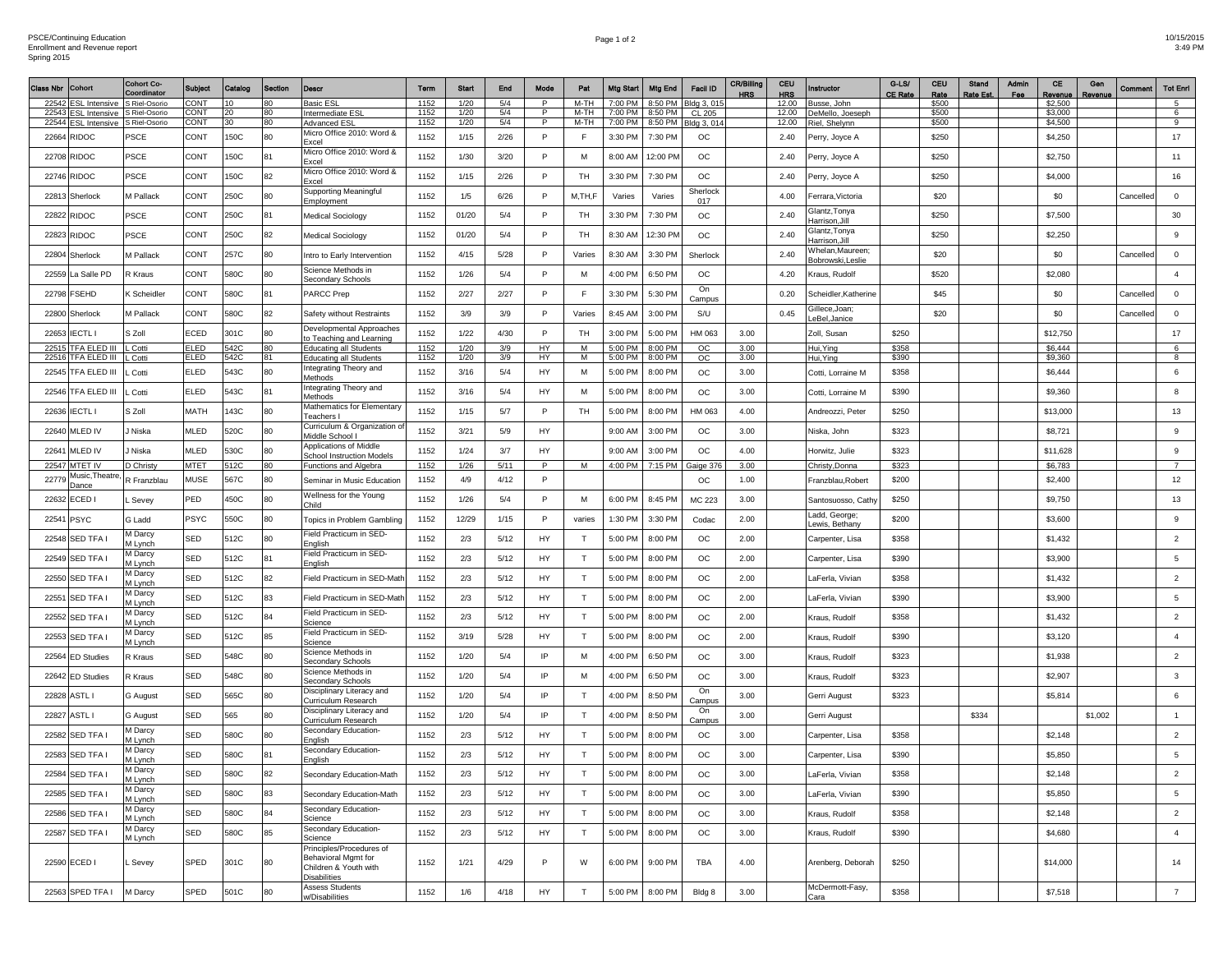Page 2 of 2 10/15/2015 3:49 PM

| <b>Class Nbr</b> | <b>Cohort</b>     | <b>Cohort Co-</b><br>Coordinator | <b>Subject</b> | Catalog | <b>Section</b> | Descr                                                  | Term | <b>Start</b> | End  | Mode      | Pat       | <b>Mtg Start</b> | <b>Mtg End</b> | <b>Facil ID</b>   | CR/Billing<br><b>HRS</b> | CEU<br><b>HRS</b> | Instructor                                                     | $G-LS/$<br><b>CE Rate</b> | CEU<br>Rate | Stand<br>Rate Est.     | Admin<br>Fee | CE<br>Revenue | Gen<br>Revenue | Comment | <b>Tot Enri</b> |
|------------------|-------------------|----------------------------------|----------------|---------|----------------|--------------------------------------------------------|------|--------------|------|-----------|-----------|------------------|----------------|-------------------|--------------------------|-------------------|----------------------------------------------------------------|---------------------------|-------------|------------------------|--------------|---------------|----------------|---------|-----------------|
|                  | 22580 SPED TFA    | M Darcy                          | <b>SPED</b>    | 501C    | 81             | <b>Assess Students</b><br>w/Disabilities               | 1152 | 1/6          | 4/18 | <b>HY</b> |           | 5:00 PM          | 8:00 PM        | Bldg 8            | 3.00                     |                   | McDermott-Fasv.<br>Cara                                        | \$390                     |             |                        |              | \$14,040      |                |         | 12              |
|                  | 22615 SPED UMC II | Y Hui                            | <b>SPED</b>    | 554C    | 80             | Curriculum Design for ELLS<br><b>Special Needs</b>     | 1152 | 3/25         | 5/13 | <b>HY</b> | <b>M</b>  | 4:00 PM          | 7:00 PM        | Wyndham<br>Garden | 3.00                     |                   | Hui, Yina                                                      | \$323                     |             |                        |              | \$9,690       |                |         | 10              |
|                  | 22630 SPED UMC II | Y Hui                            | <b>SPED</b>    | 555C    | 80             | Literacy for ELLS with<br>Special Needs                | 1152 | 1/14         | 3/18 | <b>HY</b> |           | 4:00 PM          | 7:00 PM        | Wyndham<br>Garden | 3.00                     |                   | Hanley, Donna:<br>Goho, Melissa                                | \$323                     |             |                        |              | \$9,690       |                |         | 10              |
|                  | 22600 SPED UMC II | Y Hui                            | <b>SPED</b>    | 652C    | 80             | Literacy Practicum-<br>Elementary                      | 1152 | 5/7          | 6/25 | <b>HY</b> |           | 4:00 PM          | 7:00 PM        | Wyndham<br>Garden | 1.00                     |                   | Hanley, Donna;<br>Goho, Melissa                                | \$358                     |             |                        |              | \$2,148       |                |         | 6               |
|                  | 22601 SPED UMC II | Y Hui                            | <b>SPED</b>    | 652C    | 81             | Literacy Practicum-<br>Secondary                       | 1152 | 1/6          | 2/24 | <b>HY</b> | <b>M</b>  | 4:00 PM          | 7:00 PM        | Wyndham<br>Garden | 1.00                     |                   | Hanley, Donna;<br>Goho, Melissa                                | \$390                     |             |                        |              | \$1,560       |                |         |                 |
|                  | 22704 SHSA III    | J Nimmagadda                     | <b>SWRK</b>    | 050C    | 80             | PD Social & Human Service                              | 1152 | 1/12         | 4/24 | P.        | <b>TH</b> | 9:00 AM          | 11:30 AM       | Bldg 8            | 2.00                     |                   | Metuge, Princess                                               | \$218                     |             |                        |              | \$5,675       |                |         | 13              |
|                  | 22705 SHSA III    | J Nimmagadda SWRK                |                | 230C    | 80             | Advanced Interviewing Skills                           | 1152 | 1/12         | 4/24 | P         |           | 12:30 PM         | 3:30 PM        | Bldg 8            | 3.00                     |                   | Harris, Richard                                                | \$218                     |             |                        |              | \$8,512       |                |         | 13              |
|                  | 22706 SHSA III    | J Nimmagadda                     | <b>SWRK</b>    | 240C    | 80             | Intro to Social Work & Social<br>Welfare               | 1152 | 1/12         | 4/24 | <b>HY</b> | <b>M</b>  | 4:30 PM          | 7:30 PM        | Bldg 8            | 3.00                     |                   | Smith, Janice                                                  | \$218                     |             |                        |              | \$8,512       |                |         | 13              |
|                  | 22707 SHSA III    | J Nimmagadda                     | <b>SWRK</b>    | 260C    | 80             | Integrate Seminar & Field<br>Experience                | 1152 | 1/12         | 4/24 | <b>HY</b> |           | 10:00 AM         | 12:00 PM       | Bldg 8            | 4.00                     |                   | Gomes, Sonia:<br>Busse, John                                   | \$218                     |             |                        |              | \$11.349      |                |         | 13              |
|                  | 22637 TESL VI     | A Sox                            | <b>TESL</b>    | 539C    | 80             | Language Acquisition &<br>Learning                     | 1152 | 1/5          | 3/2  | <b>HY</b> |           | 3:45 PM          | 6:35 PM        | ОC                | 3.00                     |                   | Sox, Amanda                                                    | \$400                     |             |                        |              | \$3,600       |                |         | 3               |
|                  | 22751 TESL VI     | A Sox                            | <b>TESL</b>    | 539C    | 81             | Language Acquisition &<br>Learning                     | 1152 | 1/5          | 3/2  | <b>HY</b> |           | 3:45 PM          | 6:35 PM        | OC.               | 3.00                     |                   | Sox. Amanda                                                    | \$323                     |             |                        |              | \$2,907       |                |         | 3               |
|                  | 22561 TESL V      | N Cloud                          | <b>TESL</b>    | 541C    | 80             | Applied Linguistics in ESL                             | 1152 | 1/5          | 3/2  |           |           | 3:45 PM          | 6:20 PM        |                   | 3.00                     |                   | Al-Sabek, Barbara                                              | \$400                     |             |                        |              | \$9,600       |                |         | 8               |
|                  | 22608 TESL V      | N Cloud                          | <b>TESL</b>    | 541C    | 81             | Applied Linguistics in ESL                             | 1152 | 1/5          | 3/2  |           |           | 3:45 PM          | 6:20 PM        |                   | 3.00                     |                   | Al-Sabek, Barbara                                              | \$323                     |             |                        |              | \$2,907       |                |         | 3               |
|                  | 22562 TESL V      | N Cloud                          | <b>TESL</b>    | 549C    | 80             | Sociocultural Foundations of<br>Language Minority Educ | 1152 | 3/9          | 5/4  |           |           | 3:45 PM          | 6:20 PM        |                   | 3.00                     |                   | Sox, Amanda                                                    | \$400                     |             |                        |              | \$8,400       |                |         |                 |
|                  | 22606 TESL V      | <b>J</b> Cloud                   | <b>TESL</b>    | 549C    | 81             | Sociocultural Foundations of<br>Language Minority Educ | 1152 | 3/9          | 5/4  |           |           | 3:45 PM          | 6:20 PM        |                   | 3.00                     |                   | Sox. Amanda                                                    | \$323                     |             |                        |              | \$2,907       |                |         | 3               |
|                  | 22638 TESL VI     | Sox                              | <b>TESL</b>    | 549C    | 83             | Sociocultural Foundations o<br>Language Minority Educ  | 1152 | 3/9          | 5/4  |           |           | 3:45 PM          | 6:35 PM        | ОC                | 3.00                     |                   | Motta, Julie                                                   | \$400                     |             |                        |              | \$4,800       |                |         |                 |
|                  | 22752 TESL VI     | A Sox                            | <b>TESL</b>    | 549C    |                | Sociocultural Foundations o<br>Language Minority Educ  | 1152 | 3/9          | 5/4  |           |           | 3:45 PM          | 6:35 PM        | ОC                | 3.00                     |                   | Motta, Julie                                                   | \$323                     |             |                        |              | \$3,876       |                |         |                 |
| <b>TOTAL</b>     |                   |                                  |                | 59      |                |                                                        |      |              |      |           |           |                  |                |                   |                          |                   |                                                                |                           |             |                        |              | \$0 \$313,459 | \$1.002        |         | 426             |
|                  |                   |                                  |                |         |                |                                                        |      |              |      |           |           |                  |                |                   |                          |                   | <b>Total CE Revenue</b><br><b>Total CE and General Revenue</b> |                           |             | \$313,459<br>\$314.461 |              |               |                |         |                 |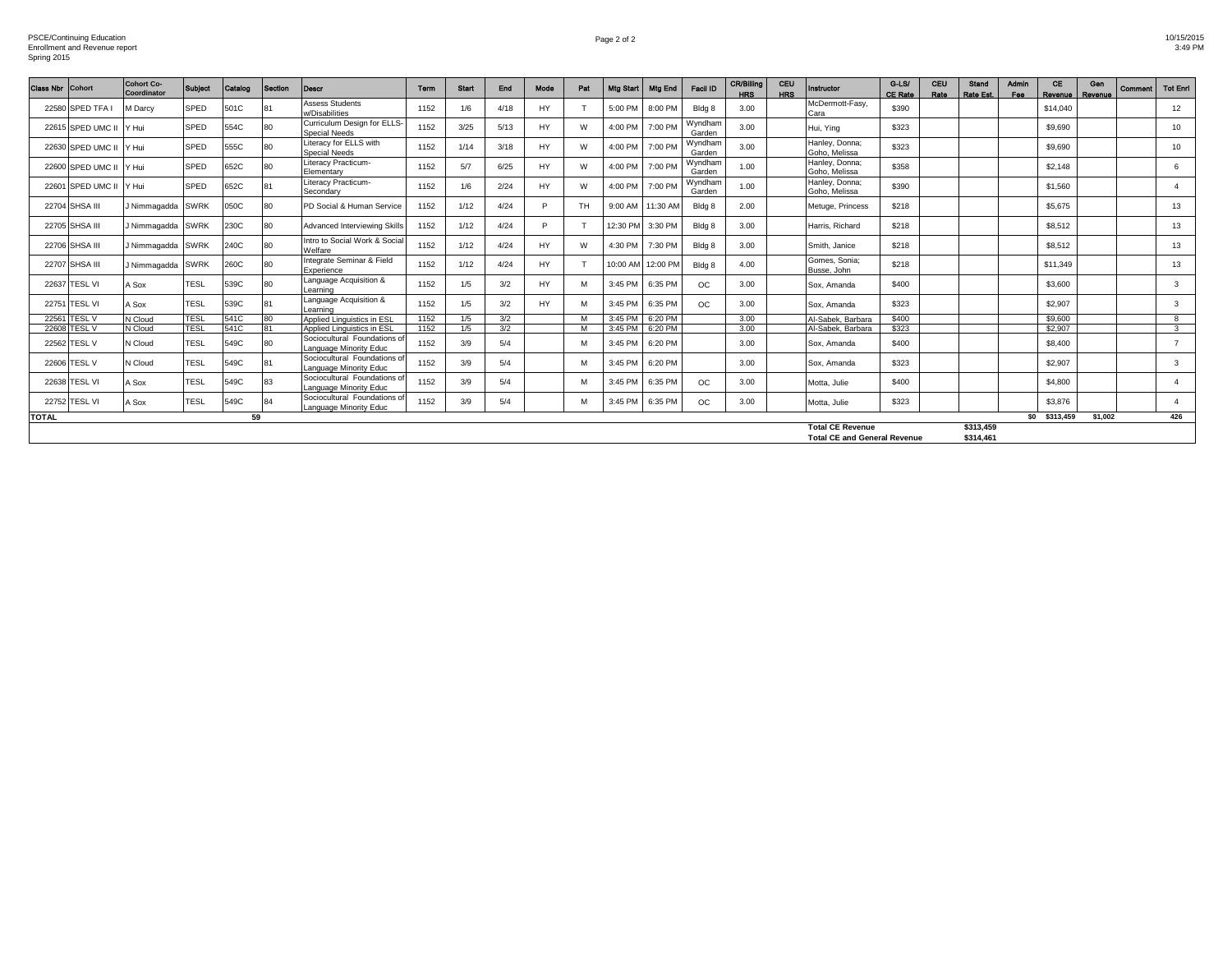### **PSCE/Outreach Programs** [15-Oct-15](mailto:=@now()) **FY 15 Enrollment and Revenue**

| FY 15 Enrollment and Revenue<br>Program                                       | <b>Students Served</b> | <b>Revenue</b> |
|-------------------------------------------------------------------------------|------------------------|----------------|
| TRAMA 2015 (09/2014 -3/2015)                                                  | 6                      | \$17,325       |
| <b>Contextualized Training for</b>                                            |                        |                |
| Responsible Adults as Medical                                                 | 8                      | \$36,744       |
| <b>Assistants</b>                                                             |                        |                |
|                                                                               | 5                      | \$25,500       |
|                                                                               | 4                      | \$12,000       |
|                                                                               | 1                      | \$5,000        |
|                                                                               | $\overline{2}$         | \$7,800        |
| Total                                                                         | 26                     | \$104,369      |
|                                                                               |                        |                |
| TRAMA 2015 (1/13/14 - 6/27/14)                                                | $\overline{7}$         | \$20,475       |
| <b>Contextualized Training for</b>                                            |                        |                |
| Responsible Adults as Medical                                                 | 0                      | \$0            |
| <b>Assistants</b>                                                             |                        |                |
|                                                                               | 5                      | \$26,500       |
|                                                                               | $\overline{7}$         | \$21,666       |
|                                                                               | 1                      | \$5,500        |
|                                                                               | 4                      | \$8,000        |
| Total                                                                         | 24                     | \$82,141       |
|                                                                               |                        |                |
| TRABAC 2015 (09/2014 -03/2015)                                                | $\overline{2}$         | \$4,725        |
| Training Responsible Adults to be<br>Bookkeeping and Accounting Clerks        | 8                      | \$36,744       |
|                                                                               | $\overline{2}$         | \$10,500       |
|                                                                               | 5                      | \$13,500       |
|                                                                               | $\overline{4}$         | \$20,500       |
| Total                                                                         | 21                     | \$85,969       |
|                                                                               |                        |                |
| TRABAC 2014 (1/21/14 - 6/27/14)                                               | 3                      | \$7,650        |
| Training Responsible Adults to be<br><b>Bookkeeping and Accounting Clerks</b> | $\overline{2}$         | \$9,186        |
|                                                                               | 5                      | \$4,833        |
|                                                                               | 1                      | \$5,000        |
|                                                                               | $\overline{2}$         | \$8,000        |
| Total                                                                         | 13                     | \$34,669       |
|                                                                               |                        |                |
| Fall                                                                          | 47                     | \$190,338      |
| <b>Spring</b>                                                                 | 37                     | \$116,810      |
| <b>Grand Total</b>                                                            | 84                     | \$307,148      |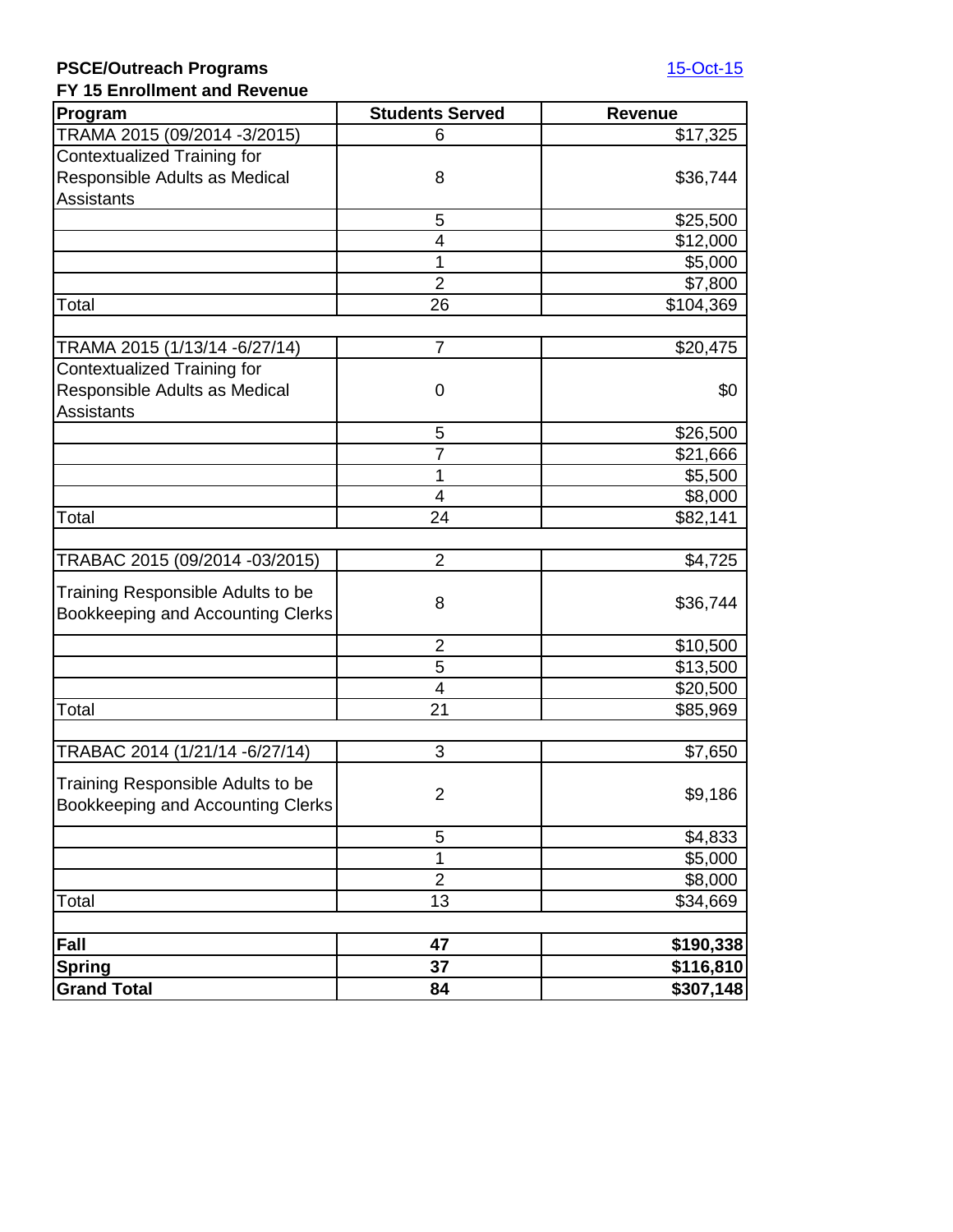| <b>Project Title</b>                            | Community<br>Partner |   | # Sections # Meetings | Term<br>(SS, F or SP) | <b>Start Date</b> | End Date   | <b>Start Time</b> |            |              |   | End Time   Facil ID   Cr Hrs   CEU HRS   Instructor/Presenter   Tot Enrl |    | <b>CE</b><br>Rate<br>(Est.) | Fee     | Participant Revenue |
|-------------------------------------------------|----------------------|---|-----------------------|-----------------------|-------------------|------------|-------------------|------------|--------------|---|--------------------------------------------------------------------------|----|-----------------------------|---------|---------------------|
| <b>Chief Executives Club</b>                    |                      |   |                       | E                     | 9/4/2014          | 12/4/2014  | 7:30:00 AM        | 9:45:00 AM | N/A          |   | <b>Various Guest</b><br><b>Presenters</b>                                | 18 |                             | \$2,400 | \$22,680            |
| Leadership<br>Advancement<br>Laboratory         | Disanto Priest Inc.  |   |                       | F                     | 10/21/2014        | 10/21/2014 | 2:00:00 PM        | 5:00:00 PM | N/A          |   | L. E. Wilson                                                             | 15 |                             |         |                     |
| Leadership<br>Advancement<br>Laboratory         | <b>RIPTA</b>         |   |                       | E                     | 11/5/2014         | 11/5/2014  | 1:00:00 PM        | 4:00:00 PM | N/A          |   | L. E. Wilson                                                             | 15 |                             |         |                     |
| Chief Executives Club I                         |                      |   | 6                     | <b>SP</b>             | 1/8/2015          | 1/8/2015   | 7:30:00 AM        | 9:45:00 AM | N/A          |   | <b>Various Guest</b><br>Presenters                                       | 18 |                             | \$2,400 | \$8,080             |
| <b>RI Future Leaders</b><br>Development Seminar |                      |   | 15                    | <b>SP</b>             | 20-Jan-15         | 7-May-15   | 6:00 PM           | 8:45 PM    | Gaige<br>307 | 3 | L. E. Wilson                                                             | 16 | \$250                       |         | \$12,000            |
| Leadership<br>Advancement<br>Laboratory         | Hope Global Inc.     |   |                       | <b>SP</b>             | 5/12/2015         | 5/12/2014  | 1:00:00 PM        | 4:00:00 PM | N/A          |   | L. E. Wilson                                                             | 15 |                             |         |                     |
|                                                 |                      | 6 |                       |                       |                   |            |                   |            |              |   |                                                                          | 97 |                             |         | \$42,760            |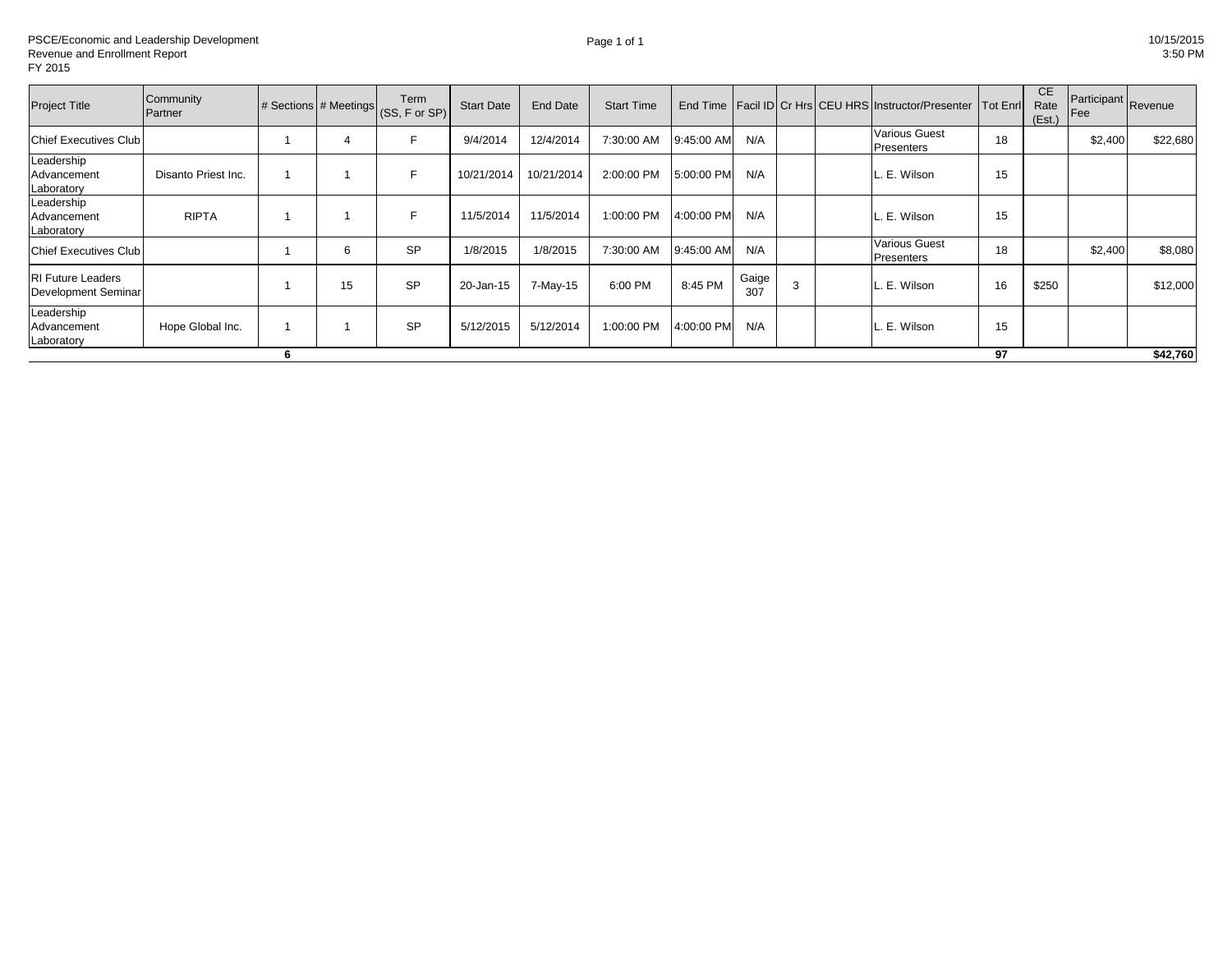| Page 1 of 1 | 10/15/2015 |
|-------------|------------|
|             | 3:50 PM    |

| Sustainability<br>Initiatives | <b>Project Title</b>                                                            | <b>Event Title</b>                                             | Community<br>Partner                                                        |                | # Sections # Meetings | Term<br>(SS, F or SP) |                     |          |                         |          |                   |  | Start Date   End Date   Start Time   End Time   Facil ID   Cr Hrs   CEU HRS   Instructor/Presenter                             | <b>Tot Enrl</b> | Participant<br>Fee | Revenue           | Non-RIC<br>Revenue |
|-------------------------------|---------------------------------------------------------------------------------|----------------------------------------------------------------|-----------------------------------------------------------------------------|----------------|-----------------------|-----------------------|---------------------|----------|-------------------------|----------|-------------------|--|--------------------------------------------------------------------------------------------------------------------------------|-----------------|--------------------|-------------------|--------------------|
| <b>Green Business</b>         | Renewable Radio<br>(Est. 5,000)<br>listeners per<br>broadcast/40,000<br>per FY) |                                                                |                                                                             |                |                       |                       |                     |          |                         |          |                   |  |                                                                                                                                |                 |                    |                   |                    |
|                               |                                                                                 |                                                                |                                                                             |                | $\overline{4}$        | F.                    |                     |          |                         |          |                   |  | J Murphy                                                                                                                       |                 |                    |                   |                    |
|                               |                                                                                 |                                                                |                                                                             |                | $\overline{4}$        | SP                    |                     |          |                         |          |                   |  | J Murphy                                                                                                                       |                 |                    |                   |                    |
|                               | <b>Green Business</b><br>Forum                                                  | Food to Waste:<br>Anaerobic Digesters<br>Clean Up              | Renewable Now,<br>Renew Energy Initiative,<br>RI Hospitality<br>Association | $\overline{1}$ | $\overline{1}$        | F.                    | 13-Nov              | 13-Nov   | 8:00 AM                 | 9:30 AM  | Faculty<br>Center |  | Catherine Cool<br>Rumsey, RI State<br>Senator<br>Paul Sellew, Harvest<br>Power<br>Mike Sokoll, Atlantic<br>Leasing Group, Inc. | 20              | \$25.00            |                   |                    |
|                               |                                                                                 |                                                                |                                                                             |                |                       |                       |                     |          |                         |          |                   |  |                                                                                                                                |                 |                    |                   |                    |
| <b>Green Education</b>        |                                                                                 |                                                                |                                                                             |                |                       |                       |                     |          |                         |          |                   |  |                                                                                                                                |                 |                    |                   |                    |
|                               | Film                                                                            | "GMO OMG"                                                      | <b>Whole Foods</b>                                                          | $\overline{1}$ |                       | F                     | 22-Oct              | 22-Oct   | 12:30 PM 2:00 PM CS 125 |          |                   |  |                                                                                                                                | 45              |                    |                   |                    |
|                               |                                                                                 |                                                                |                                                                             |                |                       |                       |                     |          |                         |          |                   |  |                                                                                                                                |                 |                    |                   |                    |
|                               |                                                                                 | "GMO OMG"                                                      | Whole Foods                                                                 | $\overline{1}$ | $\overline{1}$        | F                     | 22-Oct              | 22-Oct   | 7:00 PM                 |          | 8:30 PM Alger 110 |  |                                                                                                                                | 29              |                    |                   |                    |
|                               | Transitioning to<br>Sustainable<br>Cultures: An<br>Ecomedia Series              | Humans and Bees: A<br>look at the global bee Apeiron<br>crisis |                                                                             |                | $\overline{1}$        | F.                    | 11/13/2015          |          | 6:30 PM                 | 8:00 PM  | <b>CS 128</b>     |  | Ju-Pong Lin                                                                                                                    | 33              | \$0.00             |                   |                    |
|                               | Earth Day Week<br>Celebration 2015                                              |                                                                |                                                                             |                |                       |                       |                     |          |                         |          |                   |  |                                                                                                                                |                 |                    |                   |                    |
|                               | Earth Day Week E-<br><b>Waste Drive</b><br>(288 lbs e-waste<br>collected)       |                                                                |                                                                             |                |                       |                       | 20-Apr              | 24-Apr   |                         |          | <b>B</b> Lot      |  |                                                                                                                                |                 |                    |                   |                    |
|                               | <b>Green Business</b><br>Forum                                                  |                                                                |                                                                             | $\overline{1}$ | $\overline{1}$        | <b>SP</b>             | 22-Apr              | 22-Apr   | 12:30 PM                | 2:00 PM  | Alger 110         |  |                                                                                                                                | 22              |                    |                   |                    |
|                               | Arbor Day Tree<br>Planting                                                      |                                                                |                                                                             |                |                       |                       | 24-Apr              | 24-Apr   | 10:00 AM                | 11:00 PM | Bee Ed<br>Center  |  |                                                                                                                                | 29              |                    |                   |                    |
|                               |                                                                                 |                                                                |                                                                             |                |                       |                       |                     |          |                         |          |                   |  |                                                                                                                                |                 |                    |                   |                    |
|                               |                                                                                 |                                                                |                                                                             |                |                       |                       |                     |          |                         |          |                   |  |                                                                                                                                |                 |                    |                   |                    |
| Bee Education<br>Center       |                                                                                 |                                                                |                                                                             |                |                       |                       |                     |          |                         |          |                   |  |                                                                                                                                |                 |                    |                   |                    |
|                               |                                                                                 | <b>Bee School</b>                                              | <b>RIBA</b>                                                                 |                |                       | SP                    | 2/6/2015            | 3/6/2015 |                         |          |                   |  | <b>Betty Mencucci</b>                                                                                                          | 100             | \$65.00            |                   | \$6,500            |
|                               |                                                                                 | <b>Bee School</b>                                              | <b>RIBA</b>                                                                 | $\overline{1}$ |                       | SP                    | $\frac{2}{7}{2015}$ | 3/7/2015 |                         |          |                   |  | <b>Betty Mencucci</b>                                                                                                          | 59              | \$65.00            |                   | \$3,835            |
|                               |                                                                                 |                                                                |                                                                             |                |                       |                       |                     |          |                         |          |                   |  |                                                                                                                                |                 |                    |                   |                    |
| Community Garden              |                                                                                 |                                                                |                                                                             |                |                       |                       |                     |          |                         |          |                   |  |                                                                                                                                |                 |                    |                   |                    |
|                               |                                                                                 | School and<br><b>Community Garden</b><br>101                   |                                                                             | $\overline{1}$ |                       | SP                    | 2/16/2015 2/16/2015 |          |                         |          |                   |  |                                                                                                                                | 87              | \$0.00             | \$484.00          |                    |
|                               |                                                                                 |                                                                |                                                                             |                |                       |                       |                     |          |                         |          |                   |  |                                                                                                                                |                 |                    |                   |                    |
| <b>TOTAL</b>                  |                                                                                 |                                                                |                                                                             | $\mathsf{R}$   | 13                    |                       |                     |          |                         |          |                   |  |                                                                                                                                | 424             |                    | \$484.00 \$10,335 |                    |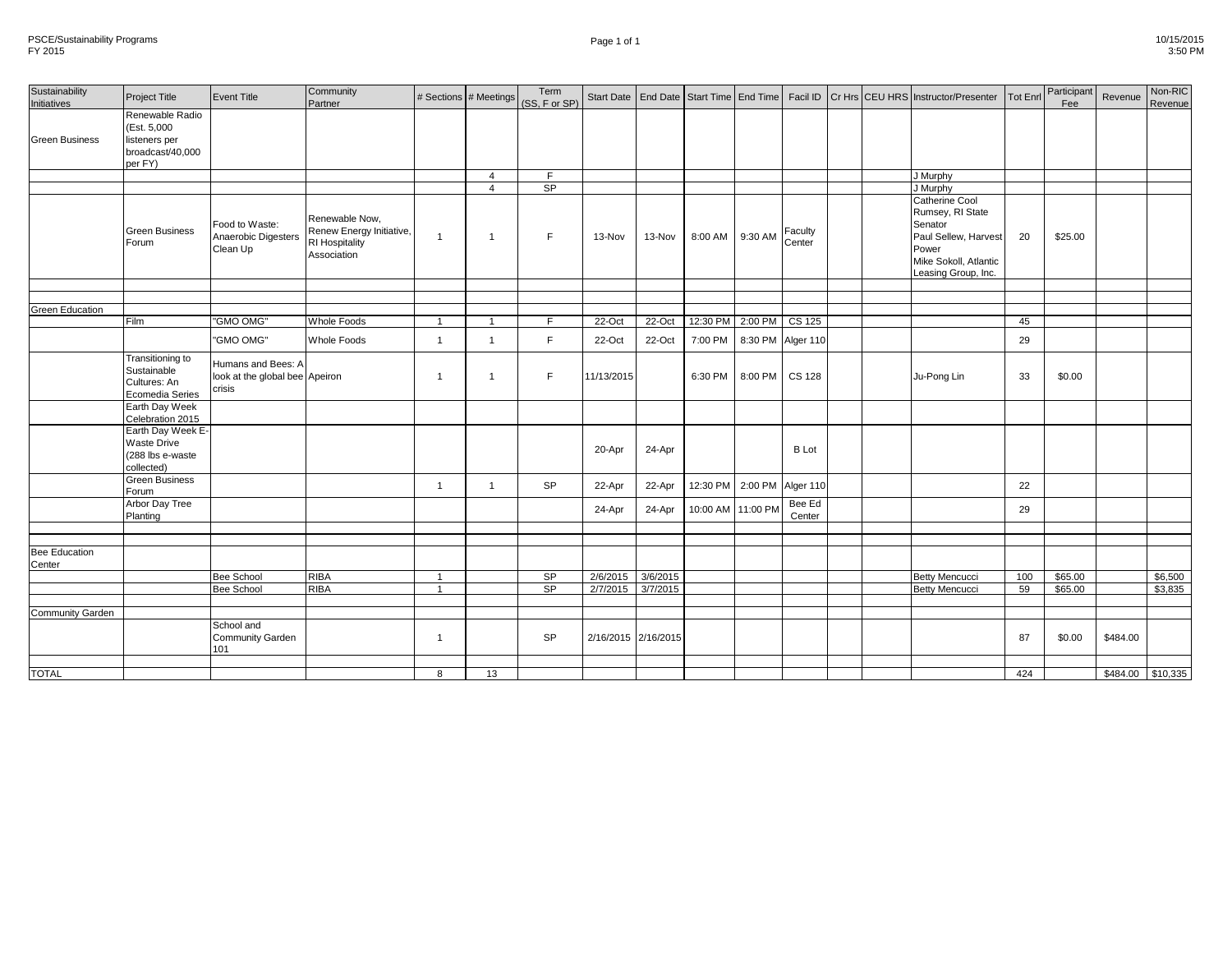| <b>Cultural and Community</b><br>Programs | <b>Project Title</b>                                   | <b>Event Title</b>                                       | Community<br>Partner                                             |  | # Sections # Meetings (SS, F or SP) Start Date End Date Start Time |  |                                               | End Time Facil ID Cr Hrs CEU HRS |  | Instructor/Presenter                                         | Tot Enrl | Participant<br><b>Fee</b> | Revenue |
|-------------------------------------------|--------------------------------------------------------|----------------------------------------------------------|------------------------------------------------------------------|--|--------------------------------------------------------------------|--|-----------------------------------------------|----------------------------------|--|--------------------------------------------------------------|----------|---------------------------|---------|
| Native American programs                  |                                                        |                                                          |                                                                  |  |                                                                    |  |                                               |                                  |  |                                                              |          |                           |         |
|                                           | 5th Annual New England Native<br>American Culture Week | "Spiritual Boundaries"                                   | RISCA, etc.                                                      |  |                                                                    |  | 9/22/2014 9/22/2014 6:00:00 PM 9:00:00 PM N/A |                                  |  | Various Guest Presenters; L. E.<br>Wilson, Facilitator       | 24       |                           |         |
|                                           |                                                        | "Limits to Leadership"                                   |                                                                  |  |                                                                    |  | 9/24/2014 9/24/2014 6:00:00 PM 9:00:00 PM N/A |                                  |  | Various Guest Presenters; L. E.<br>Wilson, Facilitator       | 46       |                           |         |
|                                           | RIC Native American Film Festival                      | "Black Indians: An American<br>Story;" and "Two Spirits" |                                                                  |  | <b>SP</b>                                                          |  | 3/21/2015 3/21/2015 1:30:00 PM 4:30:00 PM     |                                  |  | Various Panelists for Discussion:<br>L. E. Wilson, Moderator | 72       |                           |         |
| <b>Financial Literacy</b>                 |                                                        | Common Sense Economics and Jump\$tart Coalition for      | RI Council for Economic Education<br>Personal Financial Literacy |  | SP                                                                 |  | 3/20/2015 3/20/2015 8:00:00 AM 4:40:00 PM     |                                  |  |                                                              | 33       |                           |         |
| <b>TOTAL</b>                              |                                                        |                                                          |                                                                  |  |                                                                    |  |                                               |                                  |  |                                                              | 175      |                           |         |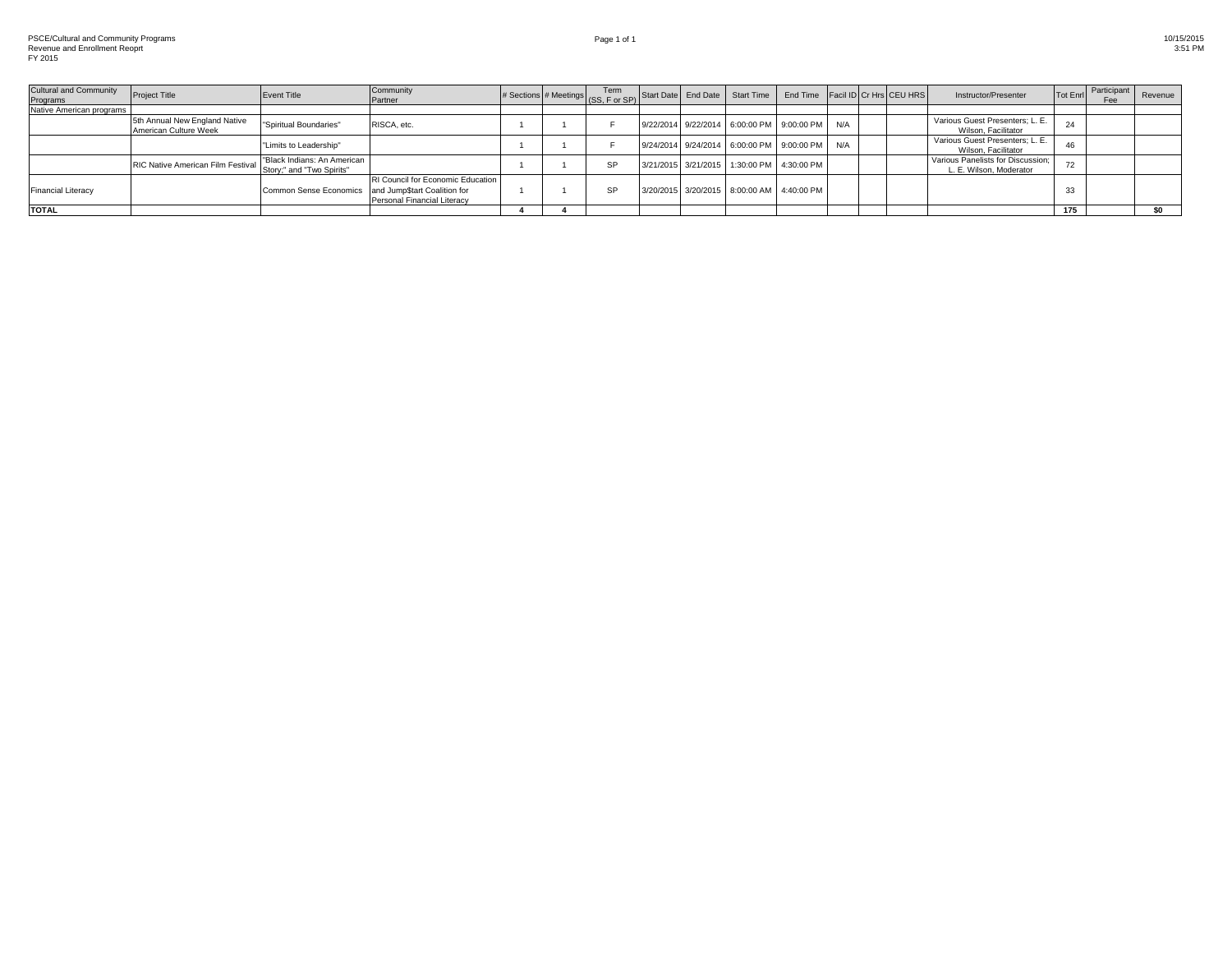# **Continuing Education in Social Work** 10/14/2015

**Rhode Island College**

Financial Summary for Fall 2014 Deposit Account # 40603

| <b>EXPENSES</b>                          |                                    |                                           |            |                 |            |              |            |
|------------------------------------------|------------------------------------|-------------------------------------------|------------|-----------------|------------|--------------|------------|
| <b>Personnel</b>                         |                                    |                                           |            |                 |            |              |            |
| Workshop                                 | <b>Presenters</b>                  | Date                                      | <b>Fee</b> |                 |            |              |            |
| <b>Cultural Competency</b>               | Kaye                               | 10/10/2014                                | \$525.00   |                 |            |              |            |
| What's New in Autism                     | Ghindia                            | 10/17/2014                                | \$225.00   |                 |            |              |            |
| <b>Becoming Visible</b>                  | Evans                              | 11/14/2014                                | \$450.00   |                 |            |              |            |
|                                          |                                    |                                           |            | <b>Subtotal</b> | \$1,200.00 |              |            |
| <b>Refunds</b>                           | Workshop                           | <b>Participant</b>                        | Fee        |                 |            |              |            |
|                                          | Filling the Guy Mug<br>(cancelled) | Candice Carrao                            | \$90.00    | <b>Subtotal</b> | \$90.00    |              |            |
|                                          |                                    |                                           |            | <b>TOTAL</b>    |            |              | \$1,290.00 |
| <b>REVENUE</b>                           |                                    |                                           |            |                 |            |              |            |
| <b>Workshops</b>                         |                                    |                                           |            |                 |            |              |            |
| Workshop                                 | <b>Date</b>                        | Total Registrants Gratis/Credit Fee-based |            |                 | Fee        | <b>Total</b> |            |
| <b>Cultural Competency</b>               | 10/10/2014                         | 15                                        | 2          | 13              | \$90.00    | \$1,170.00   |            |
| What's New in Autism                     | 10/17/2014                         | 9                                         | 0          | 9               | \$70.00    | \$630.00     |            |
| <b>Becoming Visible</b>                  | 11/14/2014                         | 17                                        |            | 16              | \$90.00    | \$1,440.00   |            |
|                                          |                                    |                                           |            | <b>Subtotal</b> |            | \$3,240.00   |            |
| <b>Workshop Fees Paid Before Refunds</b> |                                    |                                           |            |                 |            |              |            |
|                                          | Workshop                           | Registrant                                | Fee        |                 |            |              |            |
|                                          | Filling the Guy Mug                | Candice Carrao                            | \$90.00    |                 |            |              |            |
|                                          | (cancelled)                        |                                           |            | <b>Subtotal</b> |            | \$90.00      |            |
|                                          |                                    |                                           |            | <b>TOTAL</b>    |            |              | \$3,330.00 |
| NET for Fall 2014                        |                                    |                                           |            | <b>TOTAL</b>    |            |              | \$2.040.00 |

# **Continuing Education in Social Work**

**Rhode Island College**

Financial Summary for Spring 2015 Deposit Account # 40603

| <b>EXPENSES</b>                          |                   |                                                  |                |                 |            |              |            |
|------------------------------------------|-------------------|--------------------------------------------------|----------------|-----------------|------------|--------------|------------|
| <b>Personnel</b>                         |                   |                                                  |                |                 |            |              |            |
| Workshop                                 | <b>Presenters</b> | <b>Date</b>                                      | Fee            |                 |            |              |            |
| Filling the Guy Mug                      | Cerullo           | 1/23/2015                                        | \$450.00       |                 |            |              |            |
| Working w/ Military Population           | Morse             | 2/6/2015                                         | \$450.00       |                 |            |              |            |
| Mindfulness-based Clinical Interventions | Serabian          | 3/6/2015                                         | \$225.00       |                 |            |              |            |
| LCSW exam prep                           | Evans             | 5/1/2015                                         | \$225.00       |                 |            |              |            |
|                                          |                   |                                                  |                | <b>Subtotal</b> | \$1,350.00 |              |            |
|                                          |                   |                                                  |                | <b>TOTAL</b>    |            |              | \$1,350.00 |
| <b>REVENUE</b>                           |                   |                                                  |                |                 |            |              |            |
| <b>Workshops</b>                         |                   |                                                  |                |                 |            |              |            |
| Workshop                                 | Date              | <b>Total Registrants Gratis/Credit Fee-based</b> |                |                 | Fee        | <b>Total</b> |            |
| Filling the Guy Mug                      | 1/23/2015         | 12                                               | 5              |                 | \$90.00    | \$630.00     |            |
| Working w/ Military Population           | 2/6/2015          | 6                                                |                | 6               | \$90.00    | \$540.00     |            |
| Mindfulness-based Clinical Interventions | 3/6/2015*         | 27                                               | 3              | 24              | \$70.00    | \$1,680.00   |            |
| LCSW exam prep                           | 5/1/2015          | 44                                               | $\overline{2}$ | 42              | \$70.00    | \$2,940.00   |            |
| *2 payments outstanding, invoices sent   |                   |                                                  |                |                 |            |              |            |
|                                          |                   |                                                  |                | <b>Subtotal</b> |            | \$5,790.00   |            |
|                                          |                   |                                                  |                | TOTAL           |            |              | \$5,790.00 |
| NET for Spring 2015                      |                   |                                                  |                |                 |            |              |            |
|                                          |                   |                                                  |                | <b>TOTAL</b>    |            |              | \$4,440.00 |